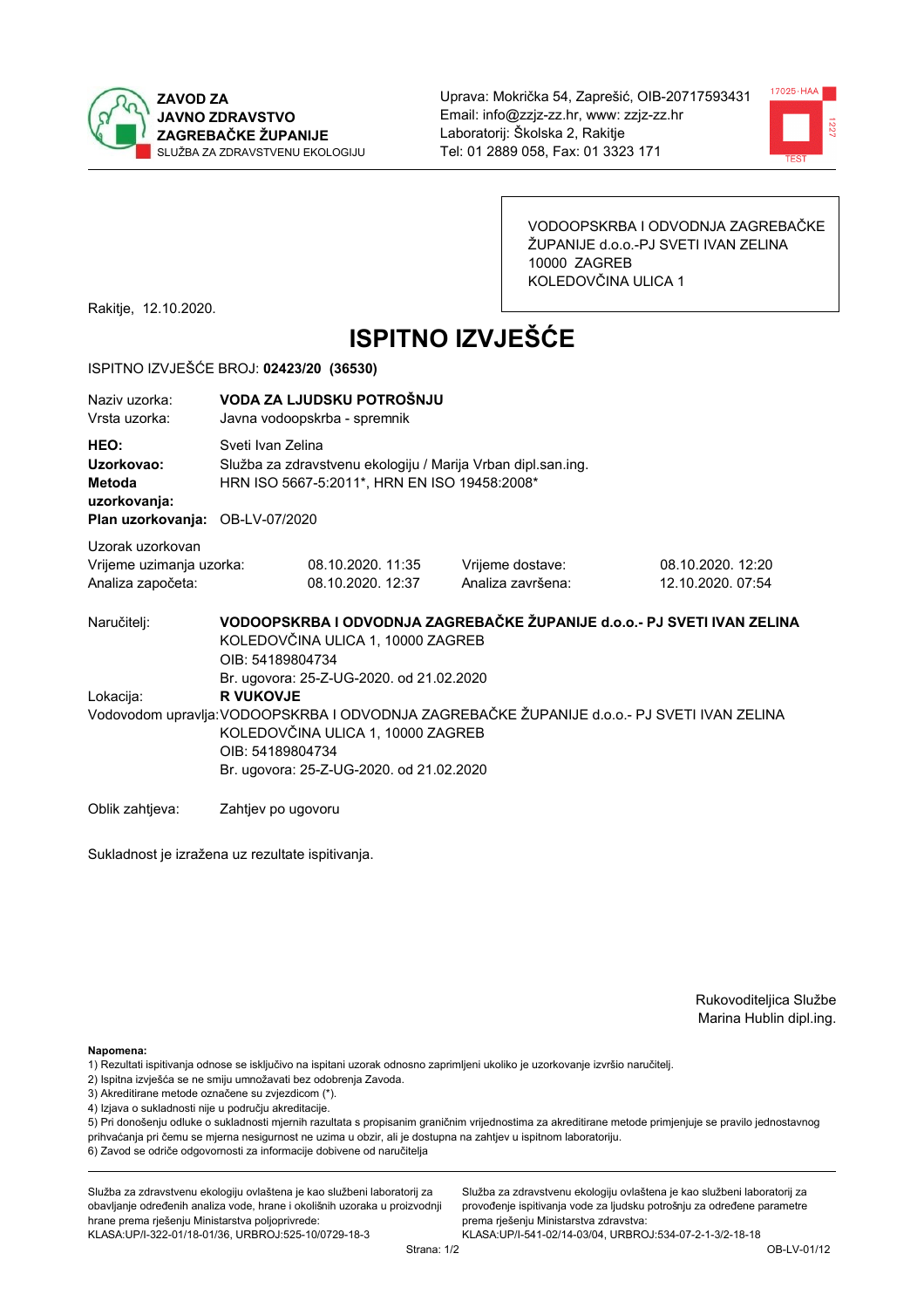### **REZULTATI ISPITIVANJA:**

| Pokazatelj                | <b>Metoda</b>                           | <b>MJ</b>                        | <b>Rezultatt</b> | MDK**       | <b>Sukladno</b> |
|---------------------------|-----------------------------------------|----------------------------------|------------------|-------------|-----------------|
| Temperatura               | Standard Methods 21st Ed.<br>2005.2550B | $^{\circ}$ C                     | 17,1             | 25          | <b>DA</b>       |
| Slobodni rezidualni klor  | HRN EN ISO 7393-2:2018                  | mg/L $Cl2$                       | 0,20             | 0,5         | <b>DA</b>       |
| Boja                      | HRN EN ISO 7887:2012                    | mg/L Pt/Co skale                 | < 5              | 20          | <b>DA</b>       |
| Mutnoća                   | HRN EN ISO 7027-1:2016*                 | NTU jedinica                     | 0,80             | 4           | DA              |
| <b>Miris</b>              | HRN EN 1622:2008                        |                                  | bez              | bez         | <b>DA</b>       |
| Okus                      | HRN EN 1622:2008                        |                                  | bez              | bez         | DA              |
| pH                        | HRN EN ISO 10523:2012*                  | pH jedinica                      | 7,8              | $6.5 - 9.5$ | <b>DA</b>       |
| Temp.pri određivanju pH   |                                         | $\overline{c}$                   | 18,8             |             |                 |
| Elektrovodljivost         | HRN EN 27888:2008*                      | $\mu$ Scm <sup>-1</sup> pri 20°C | 464              | 2.500       | DA              |
| Utrošak KMnO <sub>4</sub> | HRN EN ISO 8467:2001                    | mg/L O <sub>2</sub>              | 0,7              | 5,0         | <b>DA</b>       |
| Kloridi                   | HRN EN ISO 10304-1:2009*                | mg/L CI                          | 7,6              | 250,0       | DA              |
| Nitriti                   | HRN EN ISO 10304-1:2009*                | mg/L $(NO2)$                     | 0,068            | 0,50        | DA              |
| Nitrati                   | HRN EN ISO 10304-1:2009*                | mg/L $(NO3)$                     | 6,3              | 50          | <b>DA</b>       |
| Amonij                    | HRN ISO 7150-1:1998*                    | mg/L $(NH_A^+)$                  | < 0,05           | 0,50        | <b>DA</b>       |

trezultat izražen kao manje od (<) odnosi se na granicu kvantifikacije

\*\*maksimalno dozvoljena koncentracija

#### Izjava o sukladnosti

Prema ispitanim parametrima uzorak vode JE SUKLADAN zahtjevima članka 5. Zakona o vodi za ljudsku potrošnju (NN 56/2013, 64/2015, 104/2017, 115/2018, 16/2020) i priloga I Pravilnika o parametrima sukladnosti, metodama analize, monitoringu i planovima sigurnosti vode za ljudsku potrošnju te načinu vođenja registra pravnih osoba koje obavljaju djelatnost javne vodoopskrbe (NN 125/2017, 39/2020).

> Voditeljica Odsjeka Nikolina Ciban dipl.ing.

# Odsiek za mikrobiološka ispitivanja voda

### **REZULTATI ISPITIVANJA:**

| Pokazatelj             | <b>Metoda</b>           | <b>MJ</b>   | <b>Rezultat</b> | MDK** | <b>Sukladno</b> |
|------------------------|-------------------------|-------------|-----------------|-------|-----------------|
| Ukupni koliformi       | HRN EN ISO 9308-1:2014* | broj/100 mL |                 | 0     | DA              |
| Escherichia coli       | HRN EN ISO 9308-1:2014* | broj/100 mL | < 1             | 0     | DA              |
| Enterokoki             | HRN EN ISO 7899-2:2000* | broj/100 mL | < 1             | 0     | DA              |
| Pseudomonas aeruginosa | HRN EN ISO 16266:2008*  | broj/100 mL | < 1             | 0     | DA              |
| Aerobne bakt -36°C/48h | HRN EN ISO 6222:2000*   | broj/1 mL   |                 | 100   | DA              |
| Aerobne bakt -22°C/72h | HRN EN ISO 6222:2000*   | broj/1 mL   | < 1             | 100   | DA              |

\*\*maksimalno dozvoljena koncentracija

#### Izjava o sukladnosti

Prema ispitanim parametrima uzorak vode JE SUKLADAN zahtievima članka 5. Zakona o vodi za ljudsku potrošnju (NN 56/2013, 64/2015, 104/2017, 115/2018, 16/2020) i priloga I Pravilnika o parametrima sukladnosti, metodama analize, monitoringu i planovima sigurnosti vode za ljudsku potrošnju te načinu vođenja registra pravnih osoba koje obavljaju djelatnost javne vodoopskrbe (NN 125/2017, 39/2020).

> Voditeljica Odsjeka Marina Hublin dipl.ing.

#### KRAJ ISPITNOG IZVJEŠĆA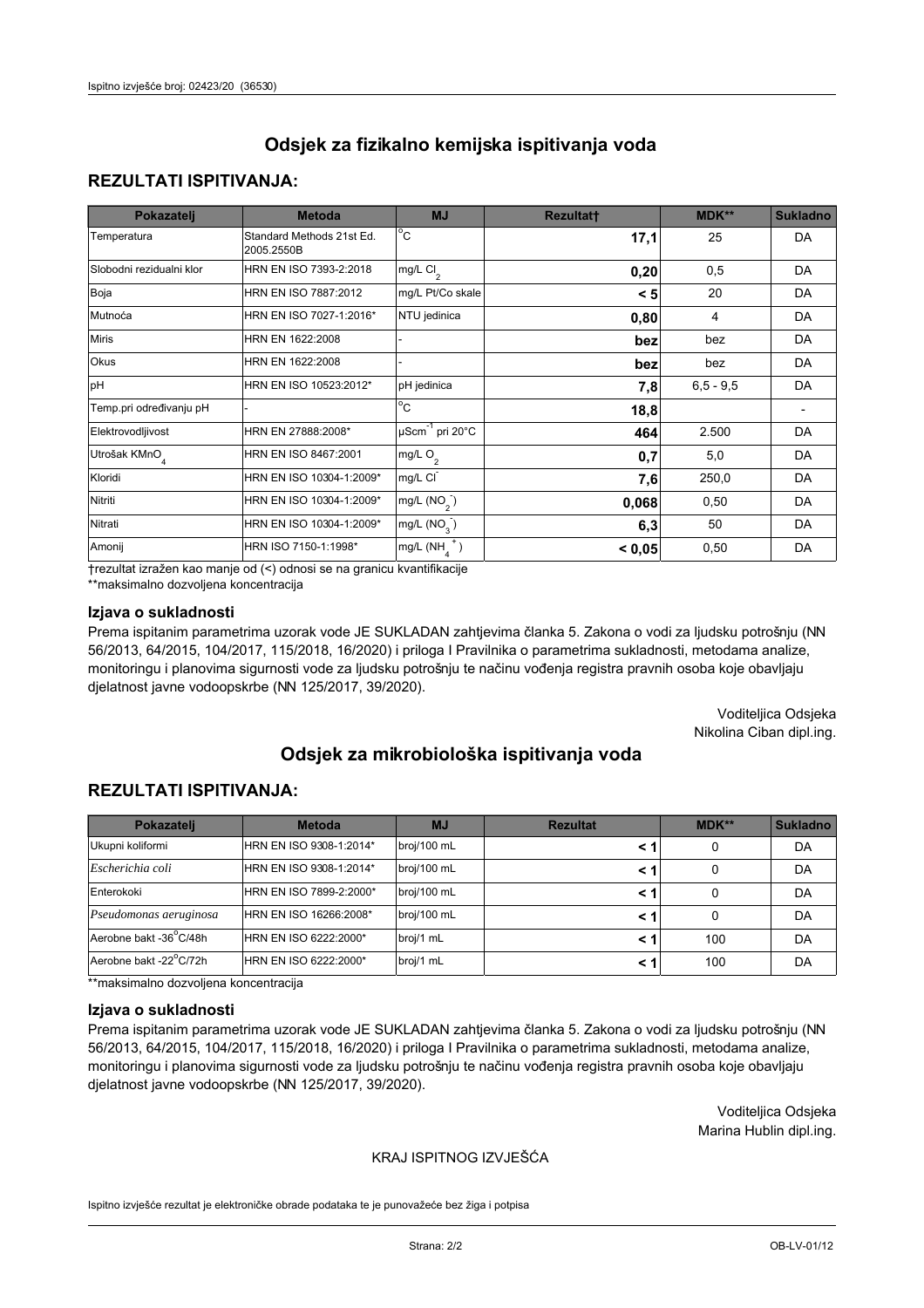



VODOOPSKRBA I ODVODNJA ZAGREBAČKE ŽUPANIJE d.o.o.-PJ SVETI IVAN ZELINA 10000 ZAGREB KOLEDOVČINA ULICA 1

Rakitje, 12.10.2020.

# **ISPITNO IZVJEŠĆE**

#### ISPITNO IZVJEŠĆE BROJ: 02422/20 (36529)

| Naziv uzorka:<br>Vrsta uzorka:                                                  |                                                                                                                                                                                                                                                                      | VODA ZA LJUDSKU POTROŠNJU<br>Javna vodoopskrba - razvodni sustav                                                                  |                                                                         |                                        |  |  |
|---------------------------------------------------------------------------------|----------------------------------------------------------------------------------------------------------------------------------------------------------------------------------------------------------------------------------------------------------------------|-----------------------------------------------------------------------------------------------------------------------------------|-------------------------------------------------------------------------|----------------------------------------|--|--|
| HEO:<br>Uzorkovao:<br>Metoda<br>uzorkovanja:<br>Plan uzorkovanja: OB-LV-07/2020 |                                                                                                                                                                                                                                                                      | Sveti Ivan Zelina<br>Služba za zdravstvenu ekologiju / Marija Vrban dipl.san.ing.<br>HRN ISO 5667-5:2011*, HRN EN ISO 19458:2008* |                                                                         |                                        |  |  |
| Uzorak uzorkovan<br>Vrijeme uzimanja uzorka:<br>Analiza započeta:               |                                                                                                                                                                                                                                                                      | 08.10.2020. 11:15<br>08.10.2020. 12:36                                                                                            | Vrijeme dostave:<br>Analiza završena:                                   | 08.10.2020. 12:20<br>12.10.2020. 07:53 |  |  |
| Naručitelj:                                                                     | OIB: 54189804734                                                                                                                                                                                                                                                     | KOLEDOVČINA ULICA 1, 10000 ZAGREB                                                                                                 | VODOOPSKRBA I ODVODNJA ZAGREBAČKE ŽUPANIJE d.o.o.- PJ SVETI IVAN ZELINA |                                        |  |  |
| Lokacija:                                                                       | Br. ugovora: 25-Z-UG-2020. od 21.02.2020<br><b>PH BANJE SELO</b><br>Vodovodom upravlja: VODOOPSKRBA I ODVODNJA ZAGREBAČKE ŽUPANIJE d.o.o.- PJ SVETI IVAN ZELINA<br>KOLEDOVČINA ULICA 1, 10000 ZAGREB<br>OIB: 54189804734<br>Br. ugovora: 25-Z-UG-2020. od 21.02.2020 |                                                                                                                                   |                                                                         |                                        |  |  |
| Oblik zahtjeva:                                                                 | Zahtjev po ugovoru                                                                                                                                                                                                                                                   |                                                                                                                                   |                                                                         |                                        |  |  |

Sukladnost je izražena uz rezultate ispitivanja.

Rukovoditeljica Službe Marina Hublin dipl.ing.

Napomena:

- 1) Rezultati ispitivanja odnose se isključivo na ispitani uzorak odnosno zaprimljeni ukoliko je uzorkovanje izvršio naručiteli.
- 2) Ispitna izvješća se ne smiju umnožavati bez odobrenja Zavoda.
- 3) Akreditirane metode označene su zvjezdicom (\*).
- 4) Izjava o sukladnosti nije u području akreditacije.

5) Pri donošenju odluke o sukladnosti mjernih razultata s propisanim graničnim vrijednostima za akreditirane metode primjenjuje se pravilo jednostavnog prihvaćanja pri čemu se mjerna nesigurnost ne uzima u obzir, ali je dostupna na zahtjev u ispitnom laboratoriju.

6) Zavod se odriče odgovornosti za informacije dobivene od naručitelja

Služba za zdravstvenu ekologiju ovlaštena je kao službeni laboratorij za obavljanje određenih analiza vode, hrane i okolišnih uzoraka u proizvodnji hrane prema rješenju Ministarstva poljoprivrede:

KLASA: UP/I-322-01/18-01/36, URBROJ: 525-10/0729-18-3

Služba za zdravstvenu ekologiju ovlaštena je kao službeni laboratorij za provođenje ispitivanja vode za ljudsku potrošnju za određene parametre prema riešenju Ministarstva zdravstva: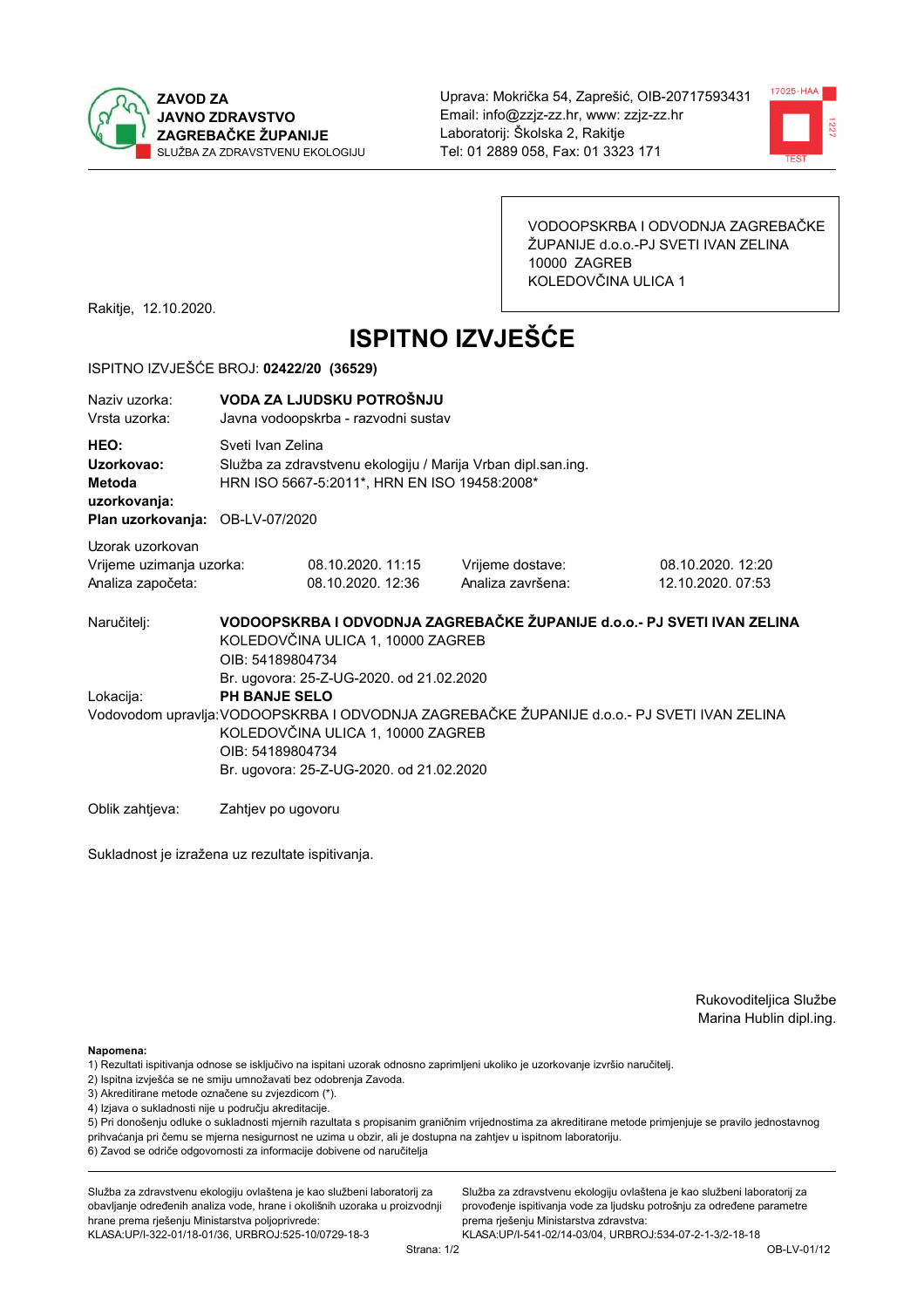## **REZULTATI ISPITIVANJA:**

| Pokazatelj                | <b>Metoda</b>                           | <b>MJ</b>                   | <b>Rezultatt</b> | <b>MDK**</b> | <b>Sukladno</b> |
|---------------------------|-----------------------------------------|-----------------------------|------------------|--------------|-----------------|
| Temperatura               | Standard Methods 21st Ed.<br>2005.2550B | $^{\circ}$ C                | 18,1             | 25           | <b>DA</b>       |
| Slobodni rezidualni klor  | HRN EN ISO 7393-2:2018                  | mg/L $Cl_2$                 | 0,09             | 0,5          | DA              |
| Boja                      | HRN EN ISO 7887:2012                    | mg/L Pt/Co skale            | < 5              | 20           | <b>DA</b>       |
| Mutnoća                   | HRN EN ISO 7027-1:2016*                 | NTU jedinica                | 0,20             | 4            | DA              |
| <b>Miris</b>              | HRN EN 1622:2008                        |                             | bez              | bez          | DA              |
| Okus                      | HRN EN 1622:2008                        |                             | bez              | bez          | DA              |
| pH                        | HRN EN ISO 10523:2012*                  | pH jedinica                 | 7,1              | $6.5 - 9.5$  | <b>DA</b>       |
| Temp.pri određivanju pH   |                                         | $\overline{c}$              | 19,4             |              |                 |
| Elektrovodljivost         | HRN EN 27888:2008*                      | µScm <sup>-1</sup> pri 20°C | 698              | 2.500        | DA              |
| Utrošak KMnO <sub>4</sub> | HRN EN ISO 8467:2001                    | mg/L O <sub>2</sub>         | 0,5              | 5,0          | DA              |
| Kloridi                   | HRN EN ISO 10304-1:2009*                | mg/L CI                     | 42,0             | 250,0        | DA              |
| Nitriti                   | HRN EN ISO 10304-1:2009*                | mg/L $(NO2)$                | 0,087            | 0,50         | DA              |
| Nitrati                   | HRN EN ISO 10304-1:2009*                | mg/L (NO <sub>3</sub> )     | 13               | 50           | DA              |
| Amonij                    | HRN ISO 7150-1:1998*                    | mg/L $(NH_A^+)$             | < 0,05           | 0,50         | DA              |

trezultat izražen kao manje od (<) odnosi se na granicu kvantifikacije

\*\*maksimalno dozvoljena koncentracija

#### Izjava o sukladnosti

Prema ispitanim parametrima uzorak vode JE SUKLADAN zahtjevima članka 5. Zakona o vodi za ljudsku potrošnju (NN 56/2013, 64/2015, 104/2017, 115/2018, 16/2020) i priloga I Pravilnika o parametrima sukladnosti, metodama analize, monitoringu i planovima sigurnosti vode za ljudsku potrošnju te načinu vođenja registra pravnih osoba koje obavljaju djelatnost javne vodoopskrbe (NN 125/2017, 39/2020).

> Voditeljica Odsjeka Nikolina Ciban dipl.ing.

# Odsiek za mikrobiološka ispitivanja voda

## **REZULTATI ISPITIVANJA:**

| Pokazatelj             | <b>Metoda</b>           | <b>MJ</b>   | <b>Rezultat</b> | MDK** | <b>Sukladno</b> |
|------------------------|-------------------------|-------------|-----------------|-------|-----------------|
| Ukupni koliformi       | HRN EN ISO 9308-1:2014* | broj/100 mL | < 1             | 0     | DA              |
| Escherichia coli       | HRN EN ISO 9308-1:2014* | broj/100 mL | < 1             | 0     | DA              |
| Enterokoki             | HRN EN ISO 7899-2:2000* | broj/100 mL | < 1             | 0     | DA              |
| Pseudomonas aeruginosa | HRN EN ISO 16266:2008*  | broj/100 mL | < 1             | 0     | DA              |
| Aerobne bakt -36°C/48h | HRN EN ISO 6222:2000*   | broj/1 mL   | < 1             | 100   | DA              |
| Aerobne bakt -22°C/72h | HRN EN ISO 6222:2000*   | broj/1 mL   | < 1             | 100   | DA              |

\*\*maksimalno dozvoljena koncentracija

#### Izjava o sukladnosti

Prema ispitanim parametrima uzorak vode JE SUKLADAN zahtievima članka 5. Zakona o vodi za ljudsku potrošnju (NN 56/2013, 64/2015, 104/2017, 115/2018, 16/2020) i priloga I Pravilnika o parametrima sukladnosti, metodama analize, monitoringu i planovima sigurnosti vode za ljudsku potrošnju te načinu vođenja registra pravnih osoba koje obavljaju djelatnost javne vodoopskrbe (NN 125/2017, 39/2020).

> Voditeljica Odsjeka Marina Hublin dipl.ing.

#### KRAJ ISPITNOG IZVJEŠĆA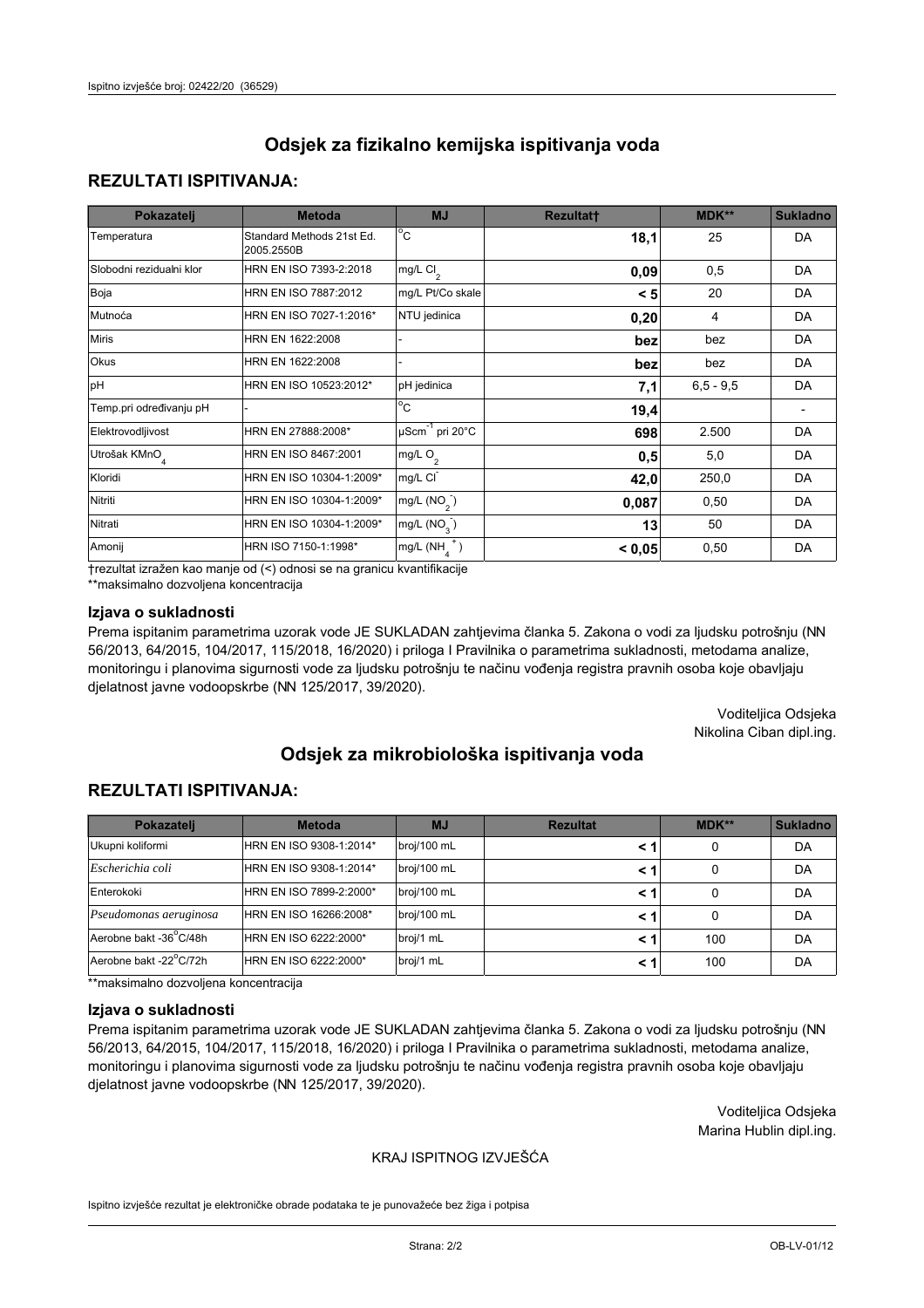



VODOOPSKRBA I ODVODNJA ZAGREBAČKE ŽUPANIJE d.o.o.-PJ SVETI IVAN ZELINA 10000 ZAGREB KOLEDOVČINA ULICA 1

Rakitje, 12.10.2020.

# **ISPITNO IZVJEŠĆE**

#### ISPITNO IZVJEŠĆE BROJ: 02421/20 (36528)

| Naziv uzorka:<br>Vrsta uzorka:                                           | VODA ZA LJUDSKU POTROŠNJU<br>Javna vodoopskrba - razvodni sustav                                                                                                                                                                                                                              |                                                                                                                                                    |                                       |                                        |  |  |
|--------------------------------------------------------------------------|-----------------------------------------------------------------------------------------------------------------------------------------------------------------------------------------------------------------------------------------------------------------------------------------------|----------------------------------------------------------------------------------------------------------------------------------------------------|---------------------------------------|----------------------------------------|--|--|
| HEO:<br>Uzorkovao:<br><b>Metoda</b><br>uzorkovanja:<br>Plan uzorkovanja: |                                                                                                                                                                                                                                                                                               | Sveti Ivan Zelina<br>Služba za zdravstvenu ekologiju / Marija Vrban dipl.san.ing.<br>HRN ISO 5667-5:2011*, HRN EN ISO 19458:2008*<br>OB-LV-07/2020 |                                       |                                        |  |  |
| Uzorak uzorkovan<br>Vrijeme uzimanja uzorka:<br>Analiza započeta:        |                                                                                                                                                                                                                                                                                               | 08.10.2020. 10:55<br>08.10.2020. 12:36                                                                                                             | Vrijeme dostave:<br>Analiza završena: | 08.10.2020. 12:20<br>12.10.2020. 07:51 |  |  |
| Naručitelj:                                                              |                                                                                                                                                                                                                                                                                               | VODOOPSKRBA I ODVODNJA ZAGREBAČKE ŽUPANIJE d.o.o.- PJ SVETI IVAN ZELINA<br>KOLEDOVČINA ULICA 1, 10000 ZAGREB<br>OIB: 54189804734                   |                                       |                                        |  |  |
| Lokacija:                                                                | Br. ugovora: 25-Z-UG-2020. od 21.02.2020<br>UDOMITELJSTVO SEVER, BLAŠKOVEC 83, BLAŠKOVEC<br>Vodovodom upravlja: VODOOPSKRBA I ODVODNJA ZAGREBAČKE ŽUPANIJE d.o.o. - PJ SVETI IVAN ZELINA<br>KOLEDOVČINA ULICA 1, 10000 ZAGREB<br>OIB: 54189804734<br>Br. ugovora: 25-Z-UG-2020. od 21.02.2020 |                                                                                                                                                    |                                       |                                        |  |  |

Oblik zahtjeva: Zahtjev po ugovoru

Sukladnost je izražena uz rezultate ispitivanja.

Rukovoditeljica Službe Marina Hublin dipl.ing.

Napomena:

- 1) Rezultati ispitivanja odnose se isključivo na ispitani uzorak odnosno zaprimljeni ukoliko je uzorkovanje izvršio naručiteli.
- 2) Ispitna izvješća se ne smiju umnožavati bez odobrenja Zavoda.
- 3) Akreditirane metode označene su zvjezdicom (\*).
- 4) Izjava o sukladnosti nije u području akreditacije.

5) Pri donošenju odluke o sukladnosti mjernih razultata s propisanim graničnim vrijednostima za akreditirane metode primjenjuje se pravilo jednostavnog prihvaćanja pri čemu se mjerna nesigurnost ne uzima u obzir, ali je dostupna na zahtjev u ispitnom laboratoriju.

6) Zavod se odriče odgovornosti za informacije dobivene od naručitelja

Služba za zdravstvenu ekologiju ovlaštena je kao službeni laboratorij za obavljanje određenih analiza vode, hrane i okolišnih uzoraka u proizvodnji hrane prema rješenju Ministarstva poljoprivrede: KLASA: UP/I-322-01/18-01/36, URBROJ: 525-10/0729-18-3

Služba za zdravstvenu ekologiju ovlaštena je kao službeni laboratorij za provođenje ispitivanja vode za ljudsku potrošnju za određene parametre prema riešenju Ministarstva zdravstva: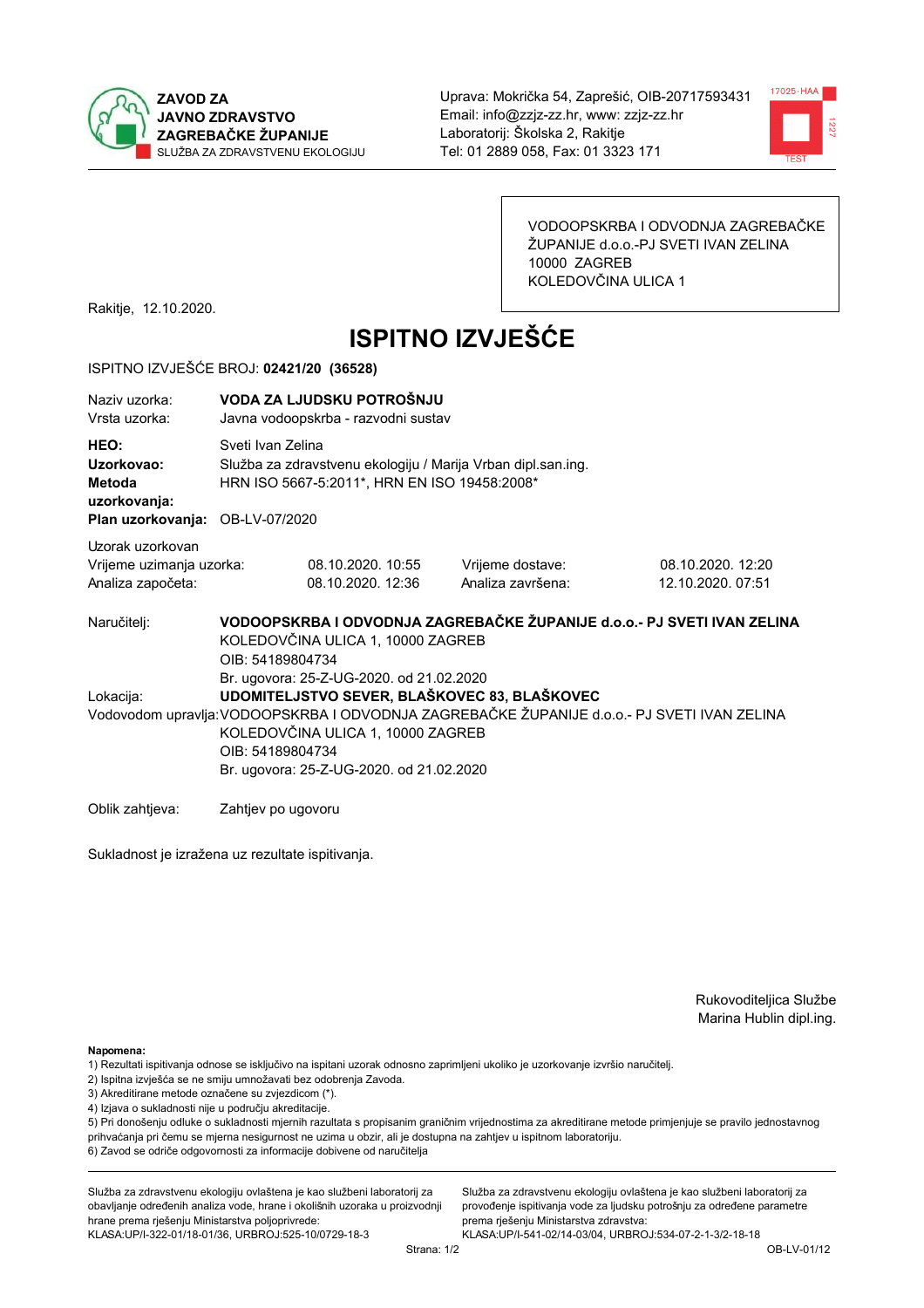## **REZULTATI ISPITIVANJA:**

| Pokazatelj                | <b>Metoda</b>                           | <b>MJ</b>                   | <b>Rezultatt</b> | <b>MDK**</b> | <b>Sukladno</b> |
|---------------------------|-----------------------------------------|-----------------------------|------------------|--------------|-----------------|
| Temperatura               | Standard Methods 21st Ed.<br>2005.2550B | $^{\circ}$ C                | 17,3             | 25           | <b>DA</b>       |
| Slobodni rezidualni klor  | HRN EN ISO 7393-2:2018                  | mg/L $Cl_2$                 | 0,25             | 0,5          | DA              |
| Boja                      | HRN EN ISO 7887:2012                    | mg/L Pt/Co skale            | < 5              | 20           | <b>DA</b>       |
| Mutnoća                   | HRN EN ISO 7027-1:2016*                 | NTU jedinica                | 1,0              | 4            | DA              |
| <b>Miris</b>              | HRN EN 1622:2008                        |                             | bez              | bez          | DA              |
| Okus                      | HRN EN 1622:2008                        |                             | bez              | bez          | DA              |
| pH                        | HRN EN ISO 10523:2012*                  | pH jedinica                 | 7,5              | $6.5 - 9.5$  | <b>DA</b>       |
| Temp.pri određivanju pH   |                                         | $\overline{c}$              | 18,9             |              |                 |
| Elektrovodljivost         | HRN EN 27888:2008*                      | µScm <sup>-1</sup> pri 20°C | 476              | 2.500        | DA              |
| Utrošak KMnO <sub>4</sub> | HRN EN ISO 8467:2001                    | mg/L O <sub>2</sub>         | 1,0              | 5,0          | DA              |
| Kloridi                   | HRN EN ISO 10304-1:2009*                | mg/L CI                     | 6, 5             | 250,0        | DA              |
| Nitriti                   | HRN EN ISO 10304-1:2009*                | mg/L $(NO2)$                | 0,095            | 0,50         | DA              |
| Nitrati                   | HRN EN ISO 10304-1:2009*                | mg/L (NO <sub>3</sub> )     | 6,2              | 50           | DA              |
| Amonij                    | HRN ISO 7150-1:1998*                    | mg/L $(NH_A^+)$             | < 0,05           | 0,50         | DA              |

trezultat izražen kao manje od (<) odnosi se na granicu kvantifikacije

\*\*maksimalno dozvoljena koncentracija

#### Izjava o sukladnosti

Prema ispitanim parametrima uzorak vode JE SUKLADAN zahtjevima članka 5. Zakona o vodi za ljudsku potrošnju (NN 56/2013, 64/2015, 104/2017, 115/2018, 16/2020) i priloga I Pravilnika o parametrima sukladnosti, metodama analize, monitoringu i planovima sigurnosti vode za ljudsku potrošnju te načinu vođenja registra pravnih osoba koje obavljaju djelatnost javne vodoopskrbe (NN 125/2017, 39/2020).

> Voditeljica Odsjeka Nikolina Ciban dipl.ing.

# Odsiek za mikrobiološka ispitivanja voda

## **REZULTATI ISPITIVANJA:**

| Pokazatelj             | <b>Metoda</b>           | <b>MJ</b>   | <b>Rezultat</b> | $MDK**$ | <b>Sukladno</b> |
|------------------------|-------------------------|-------------|-----------------|---------|-----------------|
| Ukupni koliformi       | HRN EN ISO 9308-1:2014* | broj/100 mL | < 1             | 0       | DA              |
| Escherichia coli       | HRN EN ISO 9308-1:2014* | broj/100 mL | < 1             | 0       | DA              |
| Enterokoki             | HRN EN ISO 7899-2:2000* | broj/100 mL | < 1             |         | DA              |
| Pseudomonas aeruginosa | HRN EN ISO 16266:2008*  | broj/100 mL | < 1             | 0       | DA              |
| Aerobne bakt -36°C/48h | HRN EN ISO 6222:2000*   | broj/1 mL   | 51              | 100     | DA              |
| Aerobne bakt -22°C/72h | HRN EN ISO 6222:2000*   | broj/1 mL   | 40              | 100     | DA              |

\*\*maksimalno dozvoljena koncentracija

#### Izjava o sukladnosti

Prema ispitanim parametrima uzorak vode JE SUKLADAN zahtievima članka 5. Zakona o vodi za ljudsku potrošnju (NN 56/2013, 64/2015, 104/2017, 115/2018, 16/2020) i priloga I Pravilnika o parametrima sukladnosti, metodama analize, monitoringu i planovima sigurnosti vode za ljudsku potrošnju te načinu vođenja registra pravnih osoba koje obavljaju djelatnost javne vodoopskrbe (NN 125/2017, 39/2020).

> Voditeljica Odsjeka Marina Hublin dipl.ing.

#### KRAJ ISPITNOG IZVJEŠĆA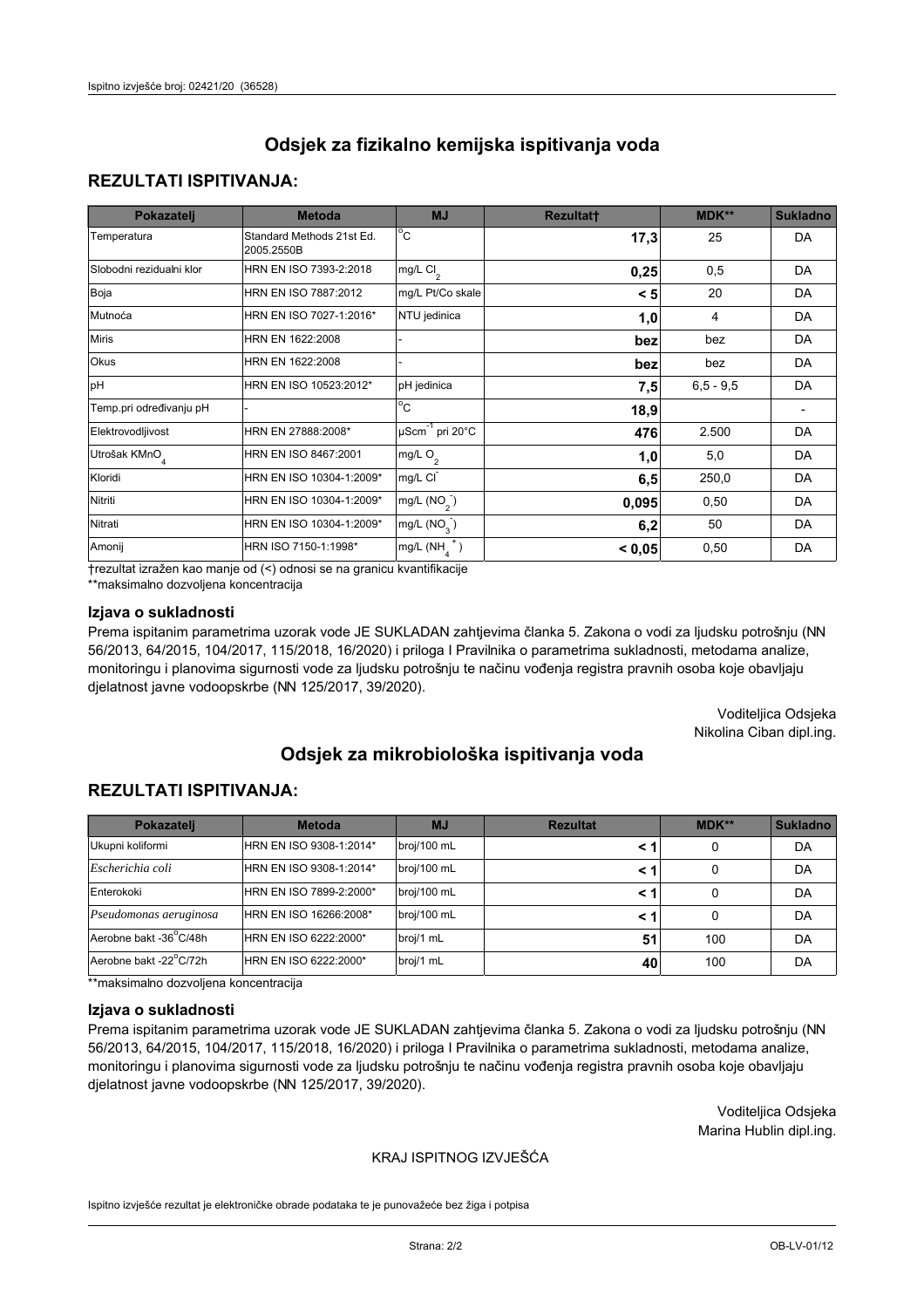



VODOOPSKRBA I ODVODNJA ZAGREBAČKE ŽUPANIJE d.o.o.-PJ SVETI IVAN ZELINA 10000 ZAGREB KOLEDOVČINA ULICA 1

Rakitje, 12.10.2020.

# **ISPITNO IZVJEŠĆE**

#### ISPITNO IZVJEŠĆE BROJ: 02420/20 (36527)

| Naziv uzorka:<br>Vrsta uzorka:                                                  | VODA ZA LJUDSKU POTROŠNJU<br>Javna vodoopskrba - razvodni sustav                                                                                                                                                                                             |                                                                                                                                   |                                                                         |                                        |  |  |
|---------------------------------------------------------------------------------|--------------------------------------------------------------------------------------------------------------------------------------------------------------------------------------------------------------------------------------------------------------|-----------------------------------------------------------------------------------------------------------------------------------|-------------------------------------------------------------------------|----------------------------------------|--|--|
| HEO:<br>Uzorkovao:<br>Metoda<br>uzorkovanja:<br>Plan uzorkovanja: OB-LV-07/2020 |                                                                                                                                                                                                                                                              | Sveti Ivan Zelina<br>Služba za zdravstvenu ekologiju / Marija Vrban dipl.san.ing.<br>HRN ISO 5667-5:2011*, HRN EN ISO 19458:2008* |                                                                         |                                        |  |  |
| Uzorak uzorkovan<br>Vrijeme uzimanja uzorka:<br>Analiza započeta:               |                                                                                                                                                                                                                                                              | 08.10.2020. 10:40<br>08.10.2020. 12:36                                                                                            | Vrijeme dostave:<br>Analiza završena:                                   | 08.10.2020. 12:20<br>12.10.2020. 07:41 |  |  |
| Naručitelj:                                                                     | OIB: 54189804734                                                                                                                                                                                                                                             | KOLEDOVČINA ULICA 1, 10000 ZAGREB                                                                                                 | VODOOPSKRBA I ODVODNJA ZAGREBAČKE ŽUPANIJE d.o.o.- PJ SVETI IVAN ZELINA |                                        |  |  |
| Lokacija:                                                                       | Br. ugovora: 25-Z-UG-2020. od 21.02.2020<br>PH BLAŽEVDOL<br>Vodovodom upravlja: VODOOPSKRBA I ODVODNJA ZAGREBAČKE ŽUPANIJE d.o.o.- PJ SVETI IVAN ZELINA<br>KOLEDOVČINA ULICA 1, 10000 ZAGREB<br>OIB: 54189804734<br>Br. ugovora: 25-Z-UG-2020. od 21.02.2020 |                                                                                                                                   |                                                                         |                                        |  |  |
| Oblik zahtjeva:                                                                 | Zahtjev po ugovoru                                                                                                                                                                                                                                           |                                                                                                                                   |                                                                         |                                        |  |  |

Sukladnost je izražena uz rezultate ispitivanja.

Rukovoditeljica Službe Marina Hublin dipl.ing.

Napomena:

- 1) Rezultati ispitivanja odnose se isključivo na ispitani uzorak odnosno zaprimljeni ukoliko je uzorkovanje izvršio naručiteli.
- 2) Ispitna izvješća se ne smiju umnožavati bez odobrenja Zavoda.
- 3) Akreditirane metode označene su zvjezdicom (\*).
- 4) Izjava o sukladnosti nije u području akreditacije.

5) Pri donošenju odluke o sukladnosti mjernih razultata s propisanim graničnim vrijednostima za akreditirane metode primjenjuje se pravilo jednostavnog prihvaćanja pri čemu se mjerna nesigurnost ne uzima u obzir, ali je dostupna na zahtjev u ispitnom laboratoriju.

6) Zavod se odriče odgovornosti za informacije dobivene od naručitelja

Služba za zdravstvenu ekologiju ovlaštena je kao službeni laboratorij za obavljanje određenih analiza vode, hrane i okolišnih uzoraka u proizvodnji hrane prema rješenju Ministarstva poljoprivrede:

provođenje ispitivanja vode za ljudsku potrošnju za određene parametre prema riešenju Ministarstva zdravstva: KLASA:UP/I-541-02/14-03/04, URBROJ:534-07-2-1-3/2-18-18

Služba za zdravstvenu ekologiju ovlaštena je kao službeni laboratorij za

KLASA: UP/I-322-01/18-01/36, URBROJ: 525-10/0729-18-3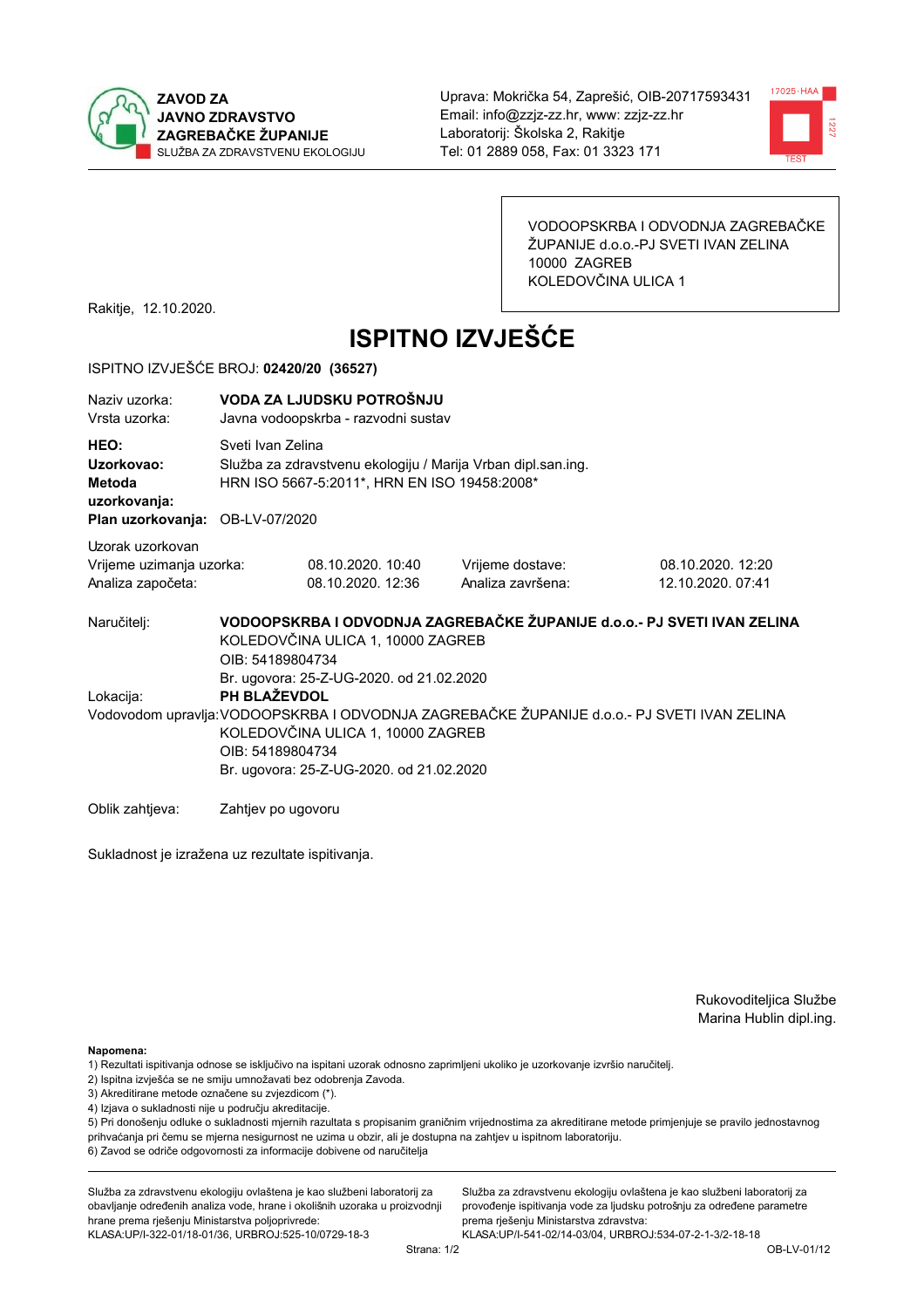## **REZULTATI ISPITIVANJA:**

| Pokazatelj                | <b>Metoda</b>                           | <b>MJ</b>                   | <b>Rezultatt</b> | <b>MDK**</b> | <b>Sukladno</b> |
|---------------------------|-----------------------------------------|-----------------------------|------------------|--------------|-----------------|
| Temperatura               | Standard Methods 21st Ed.<br>2005.2550B | $^{\circ}$ C                | 15,1             | 25           | <b>DA</b>       |
| Slobodni rezidualni klor  | HRN EN ISO 7393-2:2018                  | mg/L $Cl_2$                 | 0,25             | 0,5          | DA              |
| Boja                      | HRN EN ISO 7887:2012                    | mg/L Pt/Co skale            | < 5              | 20           | <b>DA</b>       |
| Mutnoća                   | HRN EN ISO 7027-1:2016*                 | NTU jedinica                | 0,84             | 4            | DA              |
| <b>Miris</b>              | HRN EN 1622:2008                        |                             | bez              | bez          | DA              |
| Okus                      | HRN EN 1622:2008                        |                             | bez              | bez          | DA              |
| pH                        | HRN EN ISO 10523:2012*                  | pH jedinica                 | 7,5              | $6.5 - 9.5$  | <b>DA</b>       |
| Temp.pri određivanju pH   |                                         | $\overline{c}$              | 18,3             |              |                 |
| Elektrovodljivost         | HRN EN 27888:2008*                      | µScm <sup>-1</sup> pri 20°C | 478              | 2.500        | DA              |
| Utrošak KMnO <sub>4</sub> | HRN EN ISO 8467:2001                    | mg/L O <sub>2</sub>         | 0,6              | 5,0          | DA              |
| Kloridi                   | HRN EN ISO 10304-1:2009*                | mg/L CI                     | 7,4              | 250,0        | DA              |
| Nitriti                   | HRN EN ISO 10304-1:2009*                | mg/L $(NO2)$                | 0,083            | 0,50         | DA              |
| Nitrati                   | HRN EN ISO 10304-1:2009*                | mg/L (NO <sub>3</sub> )     | 6,7              | 50           | DA              |
| Amonij                    | HRN ISO 7150-1:1998*                    | mg/L $(NH_A^+)$             | < 0,05           | 0,50         | DA              |

trezultat izražen kao manje od (<) odnosi se na granicu kvantifikacije

\*\*maksimalno dozvoljena koncentracija

#### Izjava o sukladnosti

Prema ispitanim parametrima uzorak vode JE SUKLADAN zahtjevima članka 5. Zakona o vodi za ljudsku potrošnju (NN 56/2013, 64/2015, 104/2017, 115/2018, 16/2020) i priloga I Pravilnika o parametrima sukladnosti, metodama analize, monitoringu i planovima sigurnosti vode za ljudsku potrošnju te načinu vođenja registra pravnih osoba koje obavljaju djelatnost javne vodoopskrbe (NN 125/2017, 39/2020).

> Voditeljica Odsjeka Nikolina Ciban dipl.ing.

# Odsiek za mikrobiološka ispitivanja voda

## **REZULTATI ISPITIVANJA:**

| Pokazatelj             | <b>Metoda</b>           | <b>Rezultat</b><br><b>MJ</b> |     | $MDK**$ | <b>Sukladno</b> |
|------------------------|-------------------------|------------------------------|-----|---------|-----------------|
| Ukupni koliformi       | HRN EN ISO 9308-1:2014* | broj/100 mL                  | < 1 | 0       | DA              |
| Escherichia coli       | HRN EN ISO 9308-1:2014* | broj/100 mL                  | < 1 | 0       | DA              |
| Enterokoki             | HRN EN ISO 7899-2:2000* | broj/100 mL                  | < 1 |         | DA              |
| Pseudomonas aeruginosa | HRN EN ISO 16266:2008*  | broj/100 mL                  | < 1 | 0       | DA              |
| Aerobne bakt -36°C/48h | HRN EN ISO 6222:2000*   | broj/1 mL                    |     | 100     | DA              |
| Aerobne bakt -22°C/72h | HRN EN ISO 6222:2000*   | broj/1 mL                    |     | 100     | DA              |

\*\*maksimalno dozvoljena koncentracija

#### Izjava o sukladnosti

Prema ispitanim parametrima uzorak vode JE SUKLADAN zahtievima članka 5. Zakona o vodi za ljudsku potrošnju (NN 56/2013, 64/2015, 104/2017, 115/2018, 16/2020) i priloga I Pravilnika o parametrima sukladnosti, metodama analize, monitoringu i planovima sigurnosti vode za ljudsku potrošnju te načinu vođenja registra pravnih osoba koje obavljaju djelatnost javne vodoopskrbe (NN 125/2017, 39/2020).

> Voditeljica Odsjeka Marina Hublin dipl.ing.

#### KRAJ ISPITNOG IZVJEŠĆA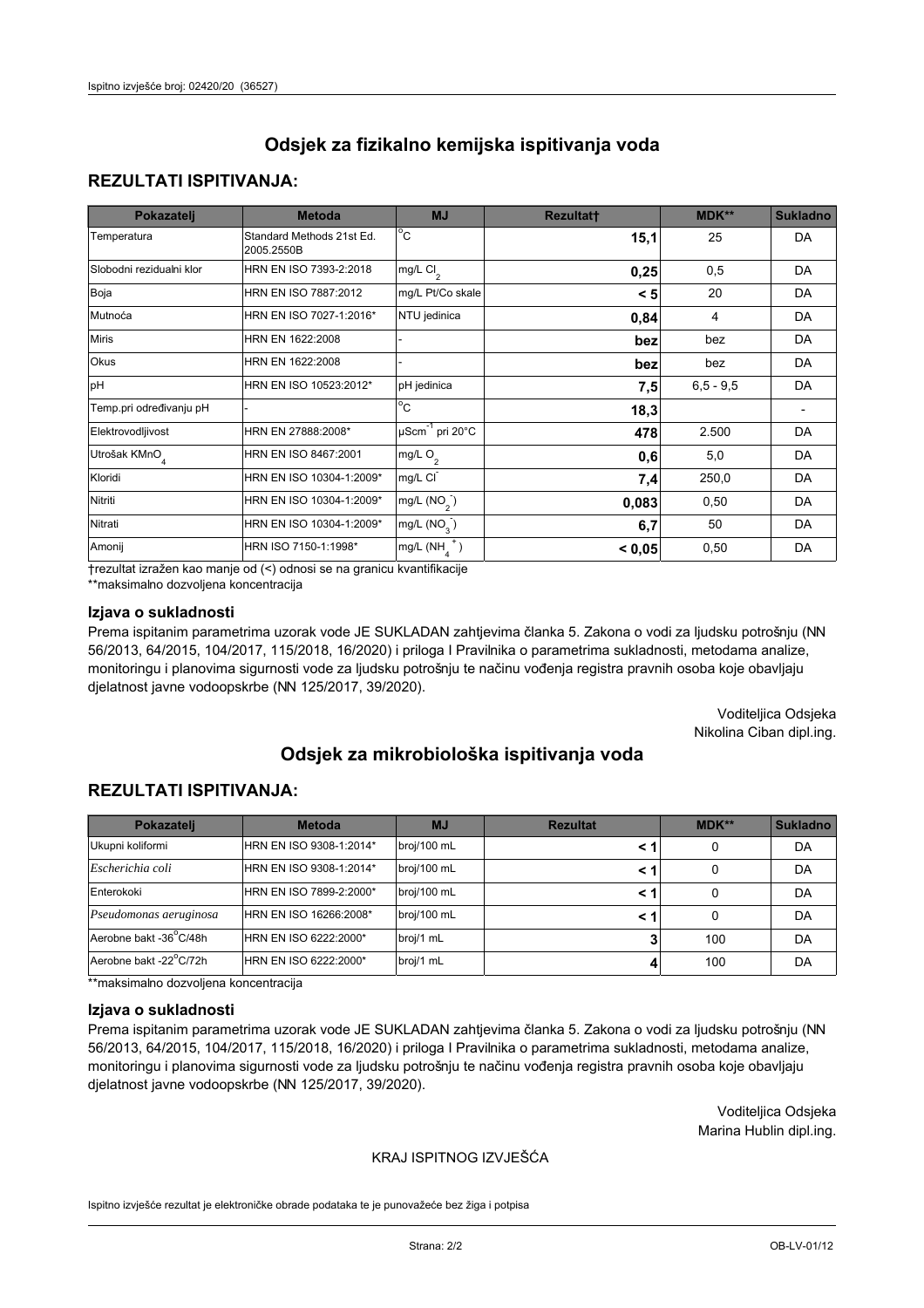



VODOOPSKRBA I ODVODNJA ZAGREBAČKE ŽUPANIJE d.o.o.-PJ SVETI IVAN ZELINA 10000 ZAGREB KOLEDOVČINA ULICA 1

Rakitje, 12.10.2020.

# **ISPITNO IZVJEŠĆE**

#### ISPITNO IZVJEŠĆE BROJ: 02419/20 (36526)

| Naziv uzorka:<br>Vrsta uzorka:                                                  |                                                                                                                                                                                                                                                                                   | VODA ZA LJUDSKU POTROŠNJU<br>Javna vodoopskrba - razvodni sustav                                                                  |                                                                         |                                        |  |  |
|---------------------------------------------------------------------------------|-----------------------------------------------------------------------------------------------------------------------------------------------------------------------------------------------------------------------------------------------------------------------------------|-----------------------------------------------------------------------------------------------------------------------------------|-------------------------------------------------------------------------|----------------------------------------|--|--|
| HEO:<br>Uzorkovao:<br>Metoda<br>uzorkovanja:<br>Plan uzorkovanja: OB-LV-07/2020 |                                                                                                                                                                                                                                                                                   | Sveti Ivan Zelina<br>Služba za zdravstvenu ekologiju / Marija Vrban dipl.san.ing.<br>HRN ISO 5667-5:2011*, HRN EN ISO 19458:2008* |                                                                         |                                        |  |  |
| Uzorak uzorkovan<br>Vrijeme uzimanja uzorka:<br>Analiza započeta:               |                                                                                                                                                                                                                                                                                   | 08.10.2020. 10:08<br>08.10.2020. 12:36                                                                                            | Vrijeme dostave:<br>Analiza završena:                                   | 08.10.2020. 12:20<br>12.10.2020. 07:41 |  |  |
| Naručitelj:                                                                     | OIB: 54189804734                                                                                                                                                                                                                                                                  | KOLEDOVČINA ULICA 1, 10000 ZAGREB                                                                                                 | VODOOPSKRBA I ODVODNJA ZAGREBAČKE ŽUPANIJE d.o.o.- PJ SVETI IVAN ZELINA |                                        |  |  |
| Lokacija:                                                                       | Br. ugovora: 25-Z-UG-2020. od 21.02.2020<br>CAFFE BAR 4M, ŠULINEC 4B, ŠULINEC<br>Vodovodom upravlja: VODOOPSKRBA I ODVODNJA ZAGREBAČKE ŽUPANIJE d.o.o.- PJ SVETI IVAN ZELINA<br>KOLEDOVČINA ULICA 1, 10000 ZAGREB<br>OIB: 54189804734<br>Br. ugovora: 25-Z-UG-2020. od 21.02.2020 |                                                                                                                                   |                                                                         |                                        |  |  |
| Oblik zahtieva:                                                                 | Zahtjev po ugovoru                                                                                                                                                                                                                                                                |                                                                                                                                   |                                                                         |                                        |  |  |

Sukladnost je izražena uz rezultate ispitivanja.

Rukovoditeljica Službe Marina Hublin dipl.ing.

Napomena:

- 2) Ispitna izvješća se ne smiju umnožavati bez odobrenja Zavoda.
- 3) Akreditirane metode označene su zvjezdicom (\*).
- 4) Izjava o sukladnosti nije u području akreditacije.

5) Pri donošenju odluke o sukladnosti mjernih razultata s propisanim graničnim vrijednostima za akreditirane metode primjenjuje se pravilo jednostavnog prihvaćanja pri čemu se mjerna nesigurnost ne uzima u obzir, ali je dostupna na zahtjev u ispitnom laboratoriju.

6) Zavod se odriče odgovornosti za informacije dobivene od naručitelja

Služba za zdravstvenu ekologiju ovlaštena je kao službeni laboratorij za obavljanje određenih analiza vode, hrane i okolišnih uzoraka u proizvodnji hrane prema rješenju Ministarstva poljoprivrede:

KLASA:UP/I-322-01/18-01/36, URBROJ:525-10/0729-18-3

Služba za zdravstvenu ekologiju ovlaštena je kao službeni laboratorij za provođenje ispitivanja vode za ljudsku potrošnju za određene parametre prema riešenju Ministarstva zdravstva:

<sup>1)</sup> Rezultati ispitivanja odnose se isključivo na ispitani uzorak odnosno zaprimljeni ukoliko je uzorkovanje izvršio naručitelj.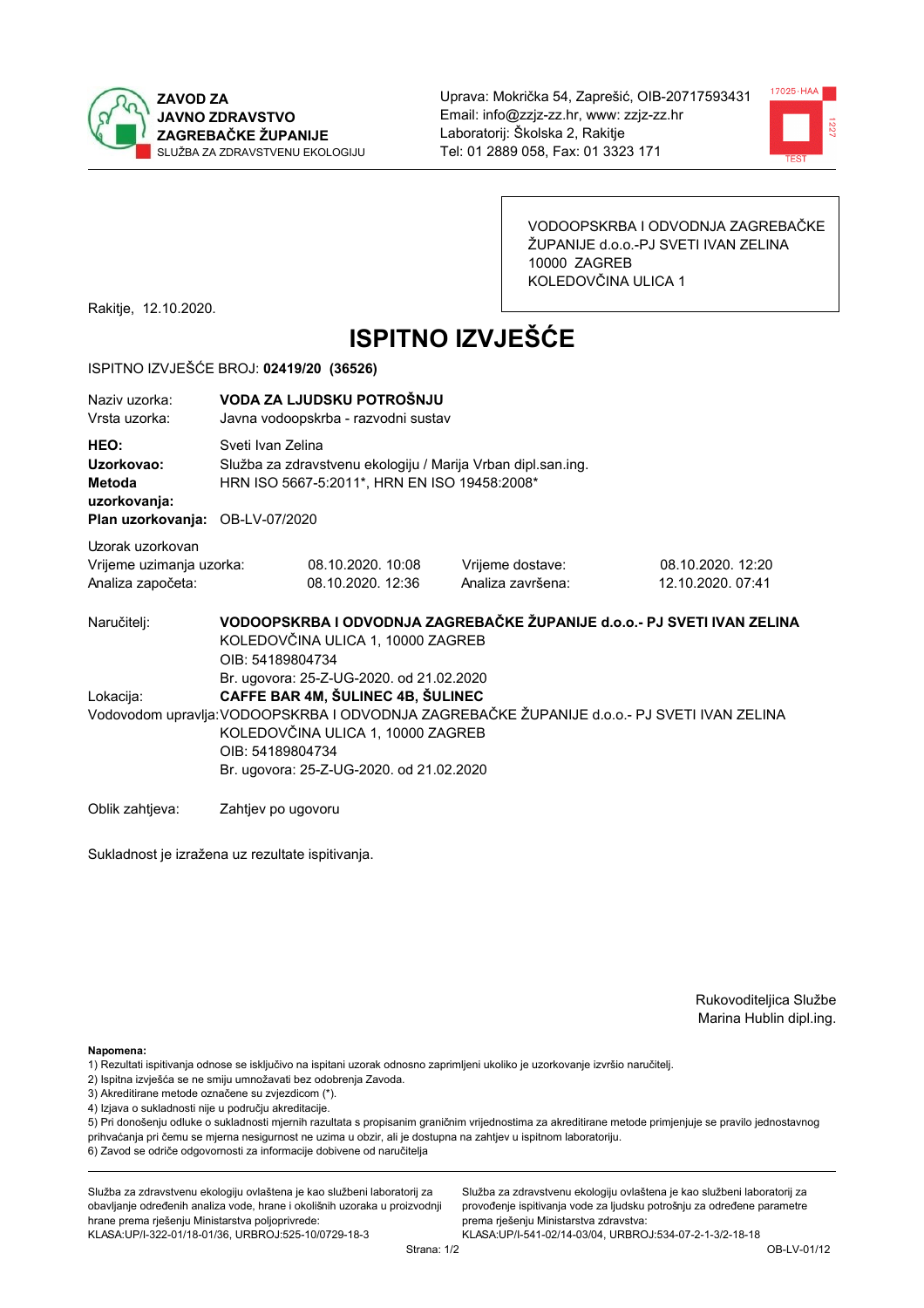### **REZULTATI ISPITIVANJA:**

| Pokazatelj                | <b>Metoda</b>                           | <b>MJ</b>                        | <b>Rezultatt</b> | <b>MDK**</b> | <b>Sukladno</b> |
|---------------------------|-----------------------------------------|----------------------------------|------------------|--------------|-----------------|
| Temperatura               | Standard Methods 21st Ed.<br>2005.2550B | $\overline{C}$                   | 17,5             | 25           | DA              |
| Slobodni rezidualni klor  | HRN EN ISO 7393-2:2018                  | $mg/L$ Cl <sub>2</sub>           | 0,20             | 0,5          | DA              |
| Boja                      | HRN EN ISO 7887:2012                    | mg/L Pt/Co skale                 | < 5              | 20           | DA              |
| Mutnoća                   | HRN EN ISO 7027-1:2016*                 | NTU jedinica                     | 0,72             | 4            | DA              |
| <b>Miris</b>              | HRN EN 1622:2008                        |                                  | bez              | bez          | DA              |
| Okus                      | HRN EN 1622:2008                        |                                  | bez              | bez          | DA              |
| pH                        | HRN EN ISO 10523:2012*                  | pH jedinica                      | 7,6              | $6.5 - 9.5$  | DA              |
| Temp.pri određivanju pH   |                                         | $\overline{c}$                   | 18,4             |              |                 |
| Elektrovodljivost         | HRN EN 27888:2008*                      | $\mu$ Scm <sup>-1</sup> pri 20°C | 480              | 2.500        | DA              |
| Utrošak KMnO <sub>4</sub> | HRN EN ISO 8467:2001                    | mg/L $O_2$                       | 0,8              | 5,0          | DA              |
| Kloridi                   | HRN EN ISO 10304-1:2009*                | mg/L CI                          | 7,7              | 250,0        | DA              |
| Nitriti                   | HRN EN ISO 10304-1:2009*                | mg/L $(NO2)$                     | 0,073            | 0,50         | DA              |
| Nitrati                   | HRN EN ISO 10304-1:2009*                | mg/L $(NO3)$                     | 7,0              | 50           | DA              |
| Amonij                    | HRN ISO 7150-1:1998*                    | mg/L $(NH_{\lambda}^{\dagger})$  | < 0,05           | 0,50         | DA              |

trezultat izražen kao manje od (<) odnosi se na granicu kvantifikacije

\*\*maksimalno dozvoljena koncentracija

#### Izjava o sukladnosti

Prema ispitanim parametrima uzorak vode JE SUKLADAN zahtjevima članka 5. Zakona o vodi za ljudsku potrošnju (NN 56/2013, 64/2015, 104/2017, 115/2018, 16/2020) i priloga I Pravilnika o parametrima sukladnosti, metodama analize, monitoringu i planovima sigurnosti vode za ljudsku potrošnju te načinu vođenja registra pravnih osoba koje obavljaju djelatnost javne vodoopskrbe (NN 125/2017, 39/2020).

> Voditeljica Odsjeka Nikolina Ciban dipl.ing.

# Odsiek za mikrobiološka ispitivanja voda

### **REZULTATI ISPITIVANJA:**

| Pokazatelj             | <b>Metoda</b>           | <b>Rezultat</b><br><b>MJ</b> |     | MDK** | <b>Sukladno</b> |
|------------------------|-------------------------|------------------------------|-----|-------|-----------------|
| Ukupni koliformi       | HRN EN ISO 9308-1:2014* | broj/100 mL                  |     | 0     | DA              |
| Escherichia coli       | HRN EN ISO 9308-1:2014* | broj/100 mL                  | < 1 | 0     | DA              |
| Enterokoki             | HRN EN ISO 7899-2:2000* | broj/100 mL                  | < 1 | 0     | DA              |
| Pseudomonas aeruginosa | HRN EN ISO 16266:2008*  | broj/100 mL                  | < 1 | 0     | DA              |
| Aerobne bakt -36°C/48h | HRN EN ISO 6222:2000*   | broj/1 mL                    | 27  | 100   | DA              |
| Aerobne bakt -22°C/72h | HRN EN ISO 6222:2000*   | broj/1 mL                    | 14  | 100   | DA              |

\*\*maksimalno dozvoljena koncentracija

#### Izjava o sukladnosti

Prema ispitanim parametrima uzorak vode JE SUKLADAN zahtievima članka 5. Zakona o vodi za ljudsku potrošnju (NN 56/2013, 64/2015, 104/2017, 115/2018, 16/2020) i priloga I Pravilnika o parametrima sukladnosti, metodama analize, monitoringu i planovima sigurnosti vode za ljudsku potrošnju te načinu vođenja registra pravnih osoba koje obavljaju djelatnost javne vodoopskrbe (NN 125/2017, 39/2020).

> Voditeljica Odsjeka Marina Hublin dipl.ing.

#### KRAJ ISPITNOG IZVJEŠĆA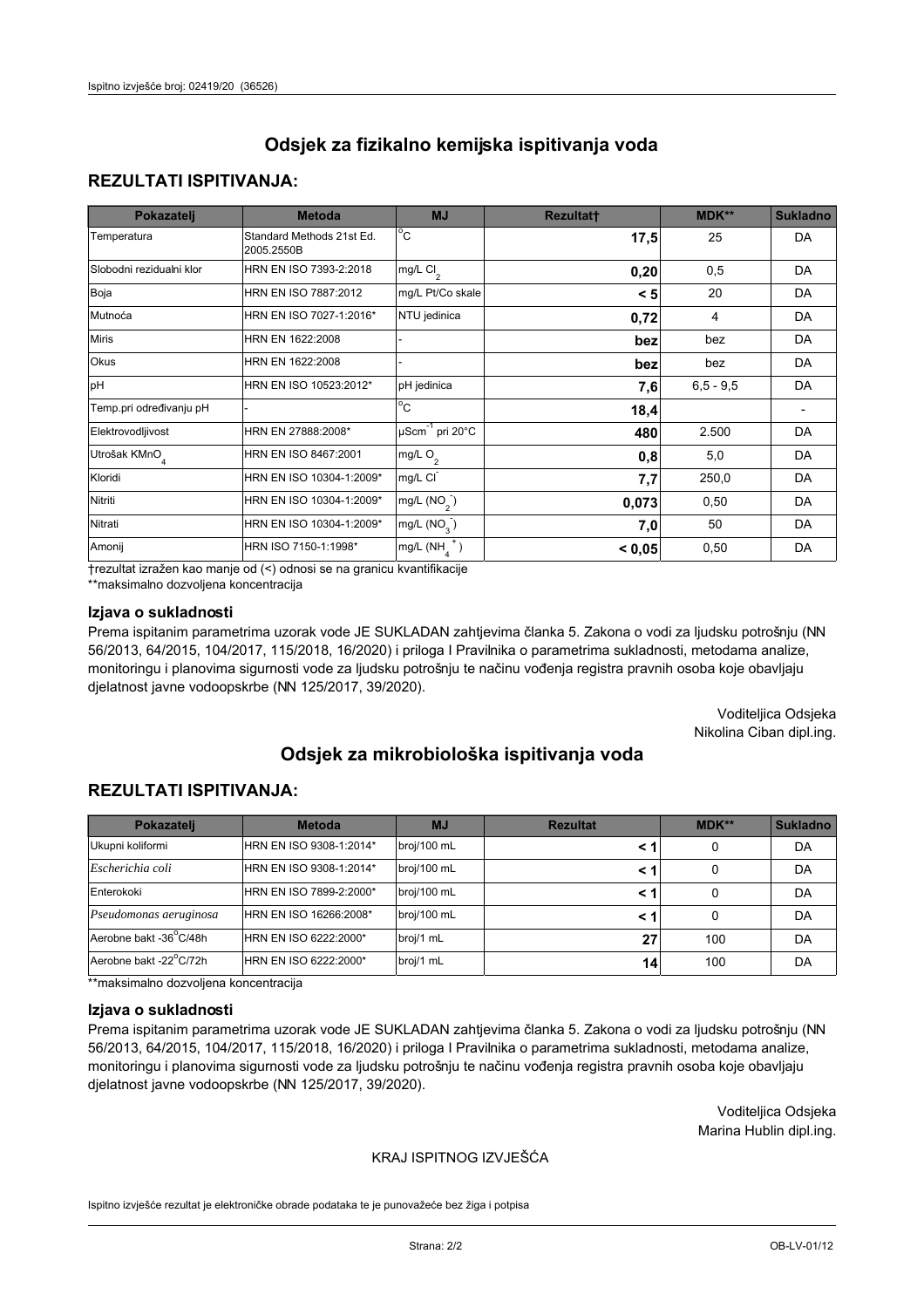



VODOOPSKRBA I ODVODNJA ZAGREBAČKE ŽUPANIJE d.o.o.-PJ SVETI IVAN ZELINA 10000 ZAGREB KOLEDOVČINA ULICA 1

Rakitje, 12.10.2020.

# **ISPITNO IZVJEŠĆE**

#### ISPITNO IZVJEŠĆE BROJ: 02418/20 (36525)

| Naziv uzorka:<br>Vrsta uzorka:                                                  |                                                                                                                                                                                                                                                                                             | VODA ZA LJUDSKU POTROŠNJU<br>Javna vodoopskrba - razvodni sustav                                                                  |                                                                         |                                        |  |  |
|---------------------------------------------------------------------------------|---------------------------------------------------------------------------------------------------------------------------------------------------------------------------------------------------------------------------------------------------------------------------------------------|-----------------------------------------------------------------------------------------------------------------------------------|-------------------------------------------------------------------------|----------------------------------------|--|--|
| HEO:<br>Uzorkovao:<br>Metoda<br>uzorkovanja:<br>Plan uzorkovanja: OB-LV-07/2020 |                                                                                                                                                                                                                                                                                             | Sveti Ivan Zelina<br>Služba za zdravstvenu ekologiju / Marija Vrban dipl.san.ing.<br>HRN ISO 5667-5:2011*, HRN EN ISO 19458:2008* |                                                                         |                                        |  |  |
| Uzorak uzorkovan<br>Vrijeme uzimanja uzorka:<br>Analiza započeta:               |                                                                                                                                                                                                                                                                                             | 08.10.2020, 09:40<br>08.10.2020. 12:35                                                                                            | Vrijeme dostave:<br>Analiza završena:                                   | 08.10.2020. 12:20<br>12.10.2020. 07:40 |  |  |
| Naručitelj:                                                                     | OIB: 54189804734                                                                                                                                                                                                                                                                            | KOLEDOVČINA ULICA 1, 10000 ZAGREB                                                                                                 | VODOOPSKRBA I ODVODNJA ZAGREBAČKE ŽUPANIJE d.o.o.- PJ SVETI IVAN ZELINA |                                        |  |  |
| Lokacija:                                                                       | Br. ugovora: 25-Z-UG-2020. od 21.02.2020<br>SLAVINA U TRGOVINI, BELOSLAVEC 21, BEDENICA<br>Vodovodom upravlja: VODOOPSKRBA I ODVODNJA ZAGREBAČKE ŽUPANIJE d.o.o.- PJ SVETI IVAN ZELINA<br>KOLEDOVČINA ULICA 1, 10000 ZAGREB<br>OIB: 54189804734<br>Br. ugovora: 25-Z-UG-2020. od 21.02.2020 |                                                                                                                                   |                                                                         |                                        |  |  |
| Oblik zahtjeva:                                                                 | Zahtjev po ugovoru                                                                                                                                                                                                                                                                          |                                                                                                                                   |                                                                         |                                        |  |  |

Sukladnost je izražena uz rezultate ispitivanja.

Rukovoditeljica Službe Marina Hublin dipl.ing.

Napomena:

- 1) Rezultati ispitivanja odnose se isključivo na ispitani uzorak odnosno zaprimljeni ukoliko je uzorkovanje izvršio naručiteli.
- 2) Ispitna izvješća se ne smiju umnožavati bez odobrenja Zavoda.
- 3) Akreditirane metode označene su zvjezdicom (\*).
- 4) Izjava o sukladnosti nije u području akreditacije.

5) Pri donošenju odluke o sukladnosti mjernih razultata s propisanim graničnim vrijednostima za akreditirane metode primjenjuje se pravilo jednostavnog prihvaćanja pri čemu se mjerna nesigurnost ne uzima u obzir, ali je dostupna na zahtjev u ispitnom laboratoriju.

6) Zavod se odriče odgovornosti za informacije dobivene od naručitelja

Služba za zdravstvenu ekologiju ovlaštena je kao službeni laboratorij za obavljanje određenih analiza vode, hrane i okolišnih uzoraka u proizvodnji hrane prema rješenju Ministarstva poljoprivrede:

KLASA: UP/I-322-01/18-01/36, URBROJ: 525-10/0729-18-3

Služba za zdravstvenu ekologiju ovlaštena je kao službeni laboratorij za provođenje ispitivanja vode za ljudsku potrošnju za određene parametre prema riešenju Ministarstva zdravstva: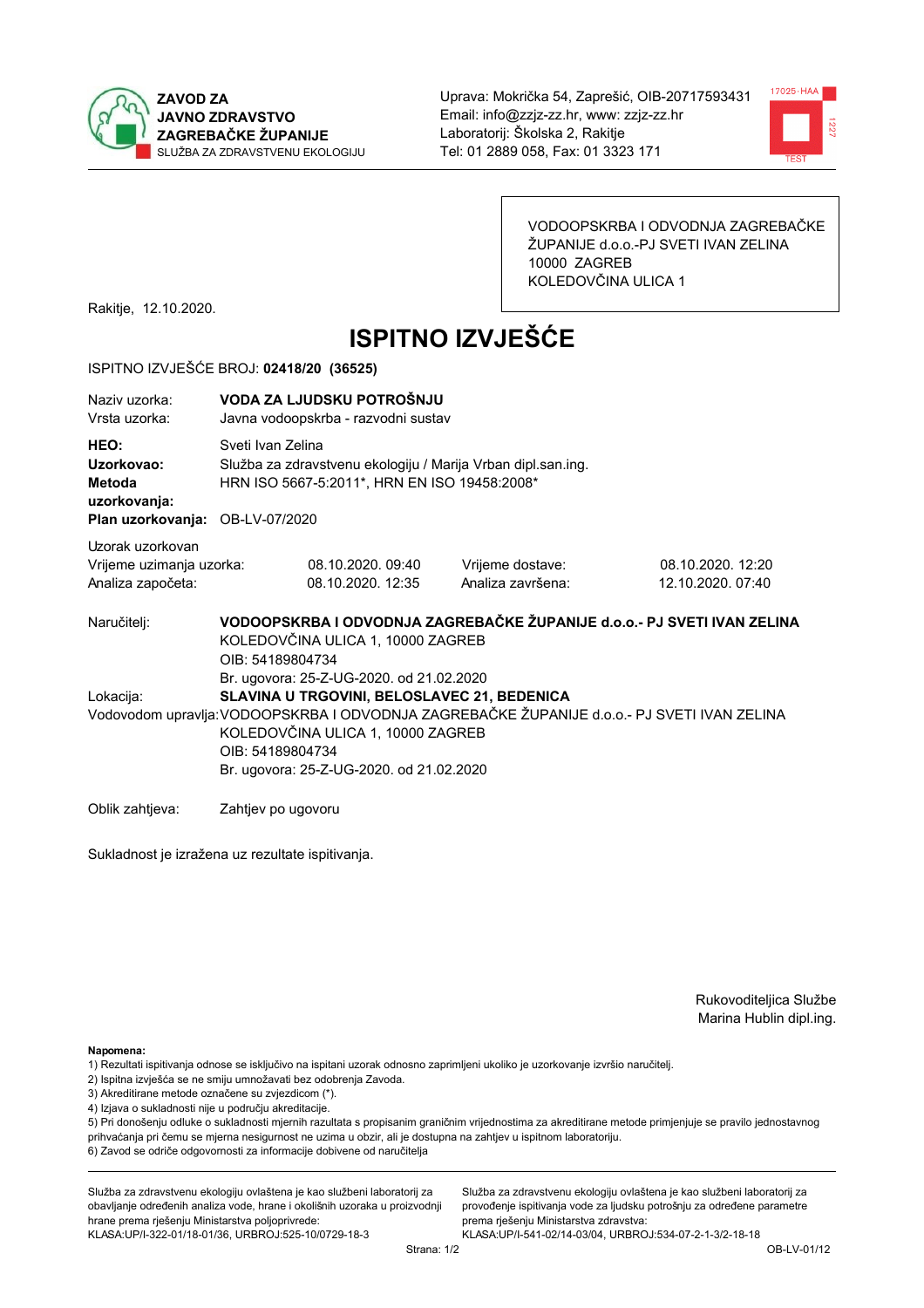## **REZULTATI ISPITIVANJA:**

| Pokazatelj                | <b>Metoda</b>                           | <b>MJ</b>                   | <b>Rezultatt</b> | <b>MDK**</b> | <b>Sukladno</b> |
|---------------------------|-----------------------------------------|-----------------------------|------------------|--------------|-----------------|
| Temperatura               | Standard Methods 21st Ed.<br>2005.2550B | $^{\circ}$ C                | 17,3             | 25           | <b>DA</b>       |
| Slobodni rezidualni klor  | HRN EN ISO 7393-2:2018                  | mg/L $Cl_2$                 | 0,08             | 0,5          | DA              |
| Boja                      | HRN EN ISO 7887:2012                    | mg/L Pt/Co skale            | < 5              | 20           | <b>DA</b>       |
| Mutnoća                   | HRN EN ISO 7027-1:2016*                 | NTU jedinica                | 0,18             | 4            | DA              |
| <b>Miris</b>              | HRN EN 1622:2008                        |                             | bez              | bez          | DA              |
| Okus                      | HRN EN 1622:2008                        |                             | bez              | bez          | DA              |
| pH                        | HRN EN ISO 10523:2012*                  | pH jedinica                 | 7,6              | $6.5 - 9.5$  | <b>DA</b>       |
| Temp.pri određivanju pH   |                                         | $\overline{c}$              | 17,9             |              |                 |
| Elektrovodljivost         | HRN EN 27888:2008*                      | µScm <sup>-1</sup> pri 20°C | 494              | 2.500        | DA              |
| Utrošak KMnO <sub>4</sub> | HRN EN ISO 8467:2001                    | mg/L O <sub>2</sub>         | 0,5              | 5,0          | DA              |
| Kloridi                   | HRN EN ISO 10304-1:2009*                | mg/L CI                     | 9,5              | 250,0        | DA              |
| Nitriti                   | HRN EN ISO 10304-1:2009*                | mg/L $(NO2)$                | 0,092            | 0,50         | DA              |
| Nitrati                   | HRN EN ISO 10304-1:2009*                | mg/L (NO <sub>3</sub> )     | 9,7              | 50           | DA              |
| Amonij                    | HRN ISO 7150-1:1998*                    | mg/L $(NH_A^+)$             | < 0,05           | 0,50         | DA              |

trezultat izražen kao manje od (<) odnosi se na granicu kvantifikacije

\*\*maksimalno dozvoljena koncentracija

#### Izjava o sukladnosti

Prema ispitanim parametrima uzorak vode JE SUKLADAN zahtjevima članka 5. Zakona o vodi za ljudsku potrošnju (NN 56/2013, 64/2015, 104/2017, 115/2018, 16/2020) i priloga I Pravilnika o parametrima sukladnosti, metodama analize, monitoringu i planovima sigurnosti vode za ljudsku potrošnju te načinu vođenja registra pravnih osoba koje obavljaju djelatnost javne vodoopskrbe (NN 125/2017, 39/2020).

> Voditeljica Odsjeka Nikolina Ciban dipl.ing.

# Odsiek za mikrobiološka ispitivanja voda

## **REZULTATI ISPITIVANJA:**

| Pokazatelj             | <b>Metoda</b>           | <b>MJ</b>   | <b>Rezultat</b> | MDK** | <b>Sukladno</b> |
|------------------------|-------------------------|-------------|-----------------|-------|-----------------|
| Ukupni koliformi       | HRN EN ISO 9308-1:2014* | broj/100 mL |                 | 0     | DA              |
| Escherichia coli       | HRN EN ISO 9308-1:2014* | broj/100 mL | < 1             | 0     | DA              |
| Enterokoki             | HRN EN ISO 7899-2:2000* | broj/100 mL | < 1             | 0     | DA              |
| Pseudomonas aeruginosa | HRN EN ISO 16266:2008*  | broj/100 mL | < 1             | 0     | DA              |
| Aerobne bakt -36°C/48h | HRN EN ISO 6222:2000*   | broj/1 mL   |                 | 100   | DA              |
| Aerobne bakt -22°C/72h | HRN EN ISO 6222:2000*   | broj/1 mL   |                 | 100   | DA              |

\*\*maksimalno dozvoljena koncentracija

#### Izjava o sukladnosti

Prema ispitanim parametrima uzorak vode JE SUKLADAN zahtievima članka 5. Zakona o vodi za ljudsku potrošnju (NN 56/2013, 64/2015, 104/2017, 115/2018, 16/2020) i priloga I Pravilnika o parametrima sukladnosti, metodama analize, monitoringu i planovima sigurnosti vode za ljudsku potrošnju te načinu vođenja registra pravnih osoba koje obavljaju djelatnost javne vodoopskrbe (NN 125/2017, 39/2020).

> Voditeljica Odsjeka Marina Hublin dipl.ing.

#### KRAJ ISPITNOG IZVJEŠĆA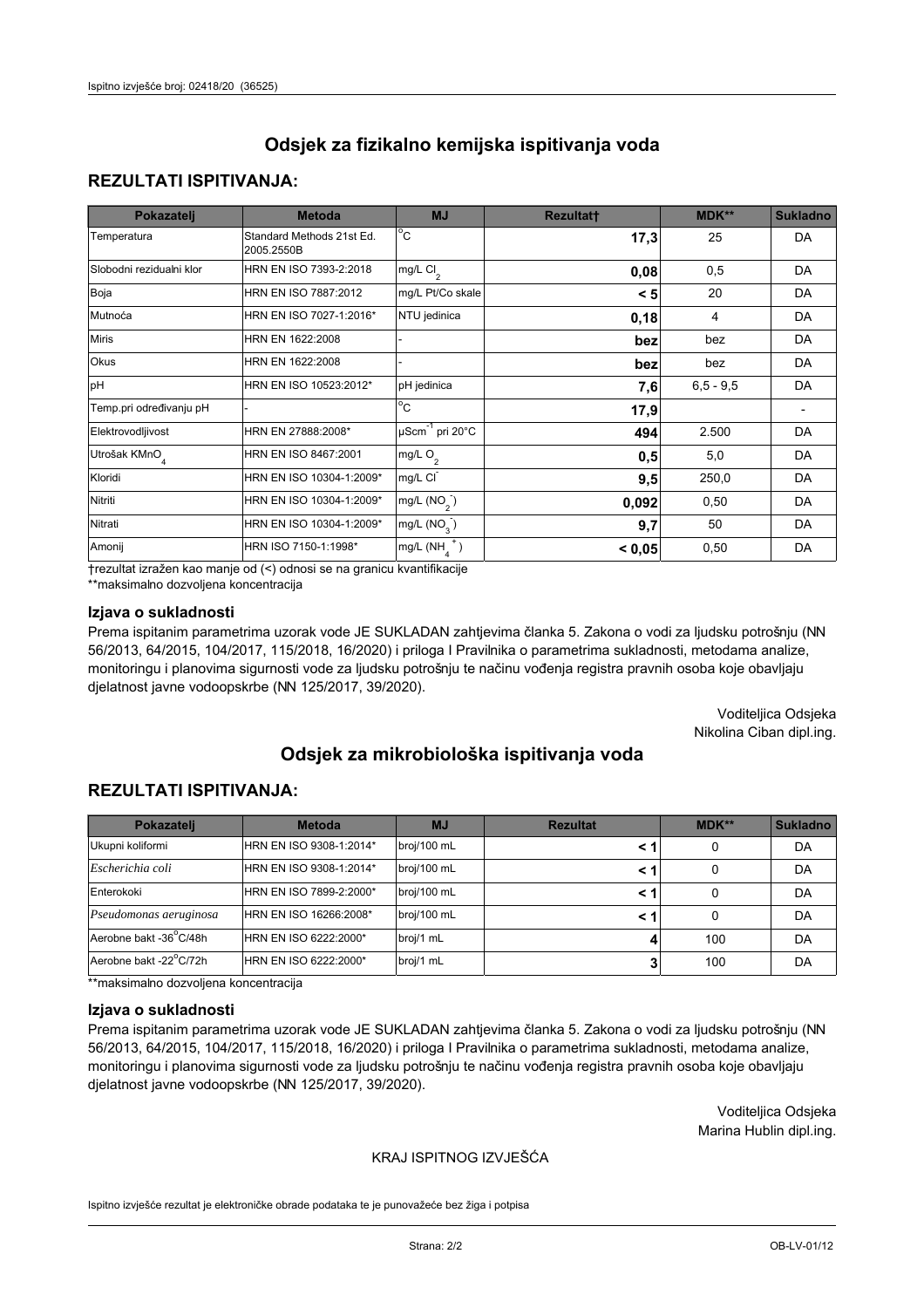



VODOOPSKRBA I ODVODNJA ZAGREBAČKE ŽUPANIJE d.o.o.-PJ SVETI IVAN ZELINA 10000 ZAGREB KOLEDOVČINA ULICA 1

Rakitje, 12.10.2020.

# **ISPITNO IZVJEŠĆE**

#### ISPITNO IZVJEŠĆE BROJ: 02417/20 (36524)

| Naziy uzorka:<br>Vrsta uzorka:                                                  |                                                                                                                                                                                                                                                                 | VODA ZA LJUDSKU POTROŠNJU<br>Javna vodoopskrba - spremnik                                                                         |                                                                         |                                        |  |  |
|---------------------------------------------------------------------------------|-----------------------------------------------------------------------------------------------------------------------------------------------------------------------------------------------------------------------------------------------------------------|-----------------------------------------------------------------------------------------------------------------------------------|-------------------------------------------------------------------------|----------------------------------------|--|--|
| HEO:<br>Uzorkovao:<br>Metoda<br>uzorkovanja:<br>Plan uzorkovanja: OB-LV-07/2020 |                                                                                                                                                                                                                                                                 | Sveti Ivan Zelina<br>Služba za zdravstvenu ekologiju / Marija Vrban dipl.san.ing.<br>HRN ISO 5667-5:2011*, HRN EN ISO 19458:2008* |                                                                         |                                        |  |  |
| Uzorak uzorkovan<br>Vrijeme uzimanja uzorka:<br>Analiza započeta:               |                                                                                                                                                                                                                                                                 | 08.10.2020.09:10<br>08.10.2020. 12:35                                                                                             | Vrijeme dostave:<br>Analiza završena:                                   | 08.10.2020. 12:20<br>12.10.2020. 07:40 |  |  |
| Naručitelj:                                                                     | OIB: 54189804734                                                                                                                                                                                                                                                | KOLEDOVČINA ULICA 1, 10000 ZAGREB                                                                                                 | VODOOPSKRBA I ODVODNJA ZAGREBAČKE ŽUPANIJE d.o.o.- PJ SVETI IVAN ZELINA |                                        |  |  |
| Lokacija:                                                                       | Br. ugovora: 25-Z-UG-2020. od 21.02.2020<br><b>R OREŠJE</b><br>Vodovodom upravlja: VODOOPSKRBA I ODVODNJA ZAGREBAČKE ŽUPANIJE d.o.o.- PJ SVETI IVAN ZELINA<br>KOLEDOVČINA ULICA 1, 10000 ZAGREB<br>OIB: 54189804734<br>Br. ugovora: 25-Z-UG-2020. od 21.02.2020 |                                                                                                                                   |                                                                         |                                        |  |  |
| Oblik zahtjeva:                                                                 | Zahtjev po ugovoru                                                                                                                                                                                                                                              |                                                                                                                                   |                                                                         |                                        |  |  |

Sukladnost je izražena uz rezultate ispitivanja.

Rukovoditeljica Službe Marina Hublin dipl.ing.

Napomena:

- 1) Rezultati ispitivanja odnose se isključivo na ispitani uzorak odnosno zaprimljeni ukoliko je uzorkovanje izvršio naručiteli.
- 2) Ispitna izvješća se ne smiju umnožavati bez odobrenja Zavoda.
- 3) Akreditirane metode označene su zvjezdicom (\*).
- 4) Izjava o sukladnosti nije u području akreditacije.

5) Pri donošenju odluke o sukladnosti mjernih razultata s propisanim graničnim vrijednostima za akreditirane metode primjenjuje se pravilo jednostavnog prihvaćanja pri čemu se mjerna nesigurnost ne uzima u obzir, ali je dostupna na zahtjev u ispitnom laboratoriju.

6) Zavod se odriče odgovornosti za informacije dobivene od naručitelja

Služba za zdravstvenu ekologiju ovlaštena je kao službeni laboratorij za obavljanje određenih analiza vode, hrane i okolišnih uzoraka u proizvodnji hrane prema rješenju Ministarstva poljoprivrede: KLASA: UP/I-322-01/18-01/36, URBROJ: 525-10/0729-18-3

Služba za zdravstvenu ekologiju ovlaštena je kao službeni laboratorij za provođenje ispitivanja vode za ljudsku potrošnju za određene parametre prema riešenju Ministarstva zdravstva: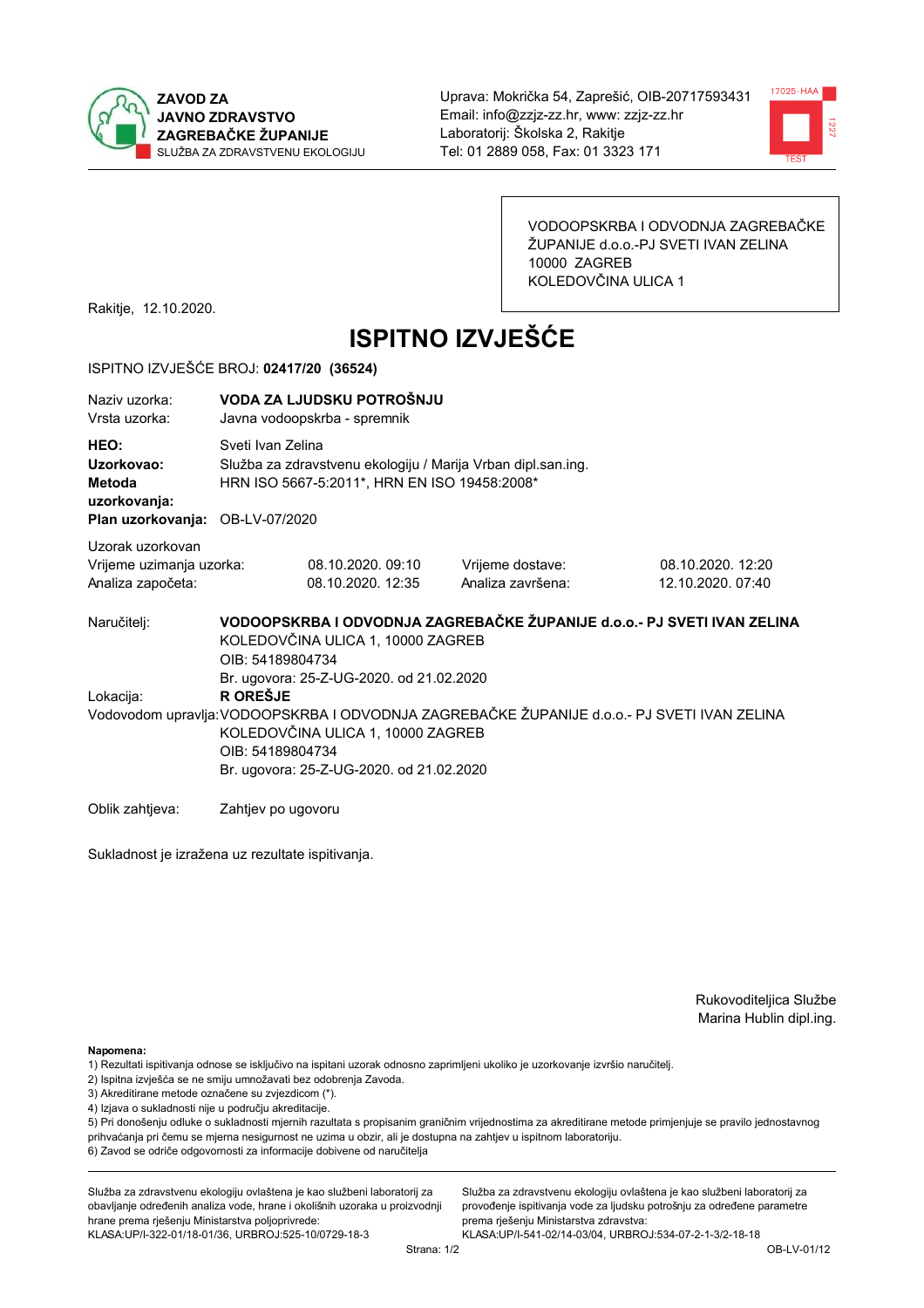### **REZULTATI ISPITIVANJA:**

| Pokazatelj                | <b>Metoda</b>                           | <b>MJ</b>                        | <b>Rezultatt</b> | <b>MDK**</b> | <b>Sukladno</b> |
|---------------------------|-----------------------------------------|----------------------------------|------------------|--------------|-----------------|
| Temperatura               | Standard Methods 21st Ed.<br>2005.2550B | $^{\circ}$ C                     | 14,1             | 25           | <b>DA</b>       |
| Slobodni rezidualni klor  | HRN EN ISO 7393-2:2018                  | mg/L $Cl_2$                      | 0,26             | 0,5          | <b>DA</b>       |
| Boja                      | HRN EN ISO 7887:2012                    | mg/L Pt/Co skale                 | < 5              | 20           | <b>DA</b>       |
| Mutnoća                   | HRN EN ISO 7027-1:2016*                 | NTU jedinica                     | 0,21             | 4            | DA              |
| <b>Miris</b>              | HRN EN 1622:2008                        |                                  | bez              | bez          | DA              |
| Okus                      | HRN EN 1622:2008                        |                                  | bez              | bez          | DA              |
| pH                        | HRN EN ISO 10523:2012*                  | pH jedinica                      | 7,7              | $6,5 - 9,5$  | <b>DA</b>       |
| Temp.pri određivanju pH   |                                         | $\overline{c}$                   | 16,8             |              |                 |
| Elektrovodljivost         | HRN EN 27888:2008*                      | $\mu$ Scm <sup>-1</sup> pri 20°C | 477              | 2.500        | DA              |
| Utrošak KMnO <sub>4</sub> | HRN EN ISO 8467:2001                    | mg/L O <sub>2</sub>              | 0,7              | 5,0          | DA              |
| Kloridi                   | HRN EN ISO 10304-1:2009*                | mg/L CI                          | 9,4              | 250,0        | DA              |
| Nitriti                   | HRN EN ISO 10304-1:2009*                | mg/L $(NO2)$                     | 0,092            | 0,50         | <b>DA</b>       |
| Nitrati                   | HRN EN ISO 10304-1:2009*                | mg/L (NO <sub>3</sub> )          | 9,6              | 50           | DA              |
| Amonij                    | HRN ISO 7150-1:1998*                    | $mg/L(NH_A^+)$                   | < 0,05           | 0,50         | DA              |

trezultat izražen kao manje od (<) odnosi se na granicu kvantifikacije

\*\*maksimalno dozvoljena koncentracija

### Izjava o sukladnosti

Prema ispitanim parametrima uzorak vode JE SUKLADAN zahtjevima članka 5. Zakona o vodi za ljudsku potrošnju (NN 56/2013, 64/2015, 104/2017, 115/2018, 16/2020) i priloga I Pravilnika o parametrima sukladnosti, metodama analize, monitoringu i planovima sigurnosti vode za ljudsku potrošnju te načinu vođenja registra pravnih osoba koje obavljaju djelatnost javne vodoopskrbe (NN 125/2017, 39/2020).

> Voditeljica Odsjeka Nikolina Ciban dipl.ing.

# Odsiek za mikrobiološka ispitivanja voda

### **REZULTATI ISPITIVANJA:**

| Pokazatelj             | <b>Metoda</b>           | <b>MJ</b>   | <b>Rezultat</b> | $MDK**$ | <b>Sukladno</b> |
|------------------------|-------------------------|-------------|-----------------|---------|-----------------|
| Ukupni koliformi       | HRN EN ISO 9308-1:2014* | broj/100 mL | < 1             | 0       | DA              |
| Escherichia coli       | HRN EN ISO 9308-1:2014* | broj/100 mL | < 1             | 0       | DA              |
| Enterokoki             | HRN EN ISO 7899-2:2000* | broj/100 mL | < 1             |         | DA              |
| Pseudomonas aeruginosa | HRN EN ISO 16266:2008*  | broj/100 mL | < 1             | 0       | DA              |
| Aerobne bakt -36°C/48h | HRN EN ISO 6222:2000*   | broj/1 mL   | < 1             | 100     | DA              |
| Aerobne bakt -22°C/72h | HRN EN ISO 6222:2000*   | broj/1 mL   | < 1             | 100     | DA              |

\*\*maksimalno dozvoljena koncentracija

#### Izjava o sukladnosti

Prema ispitanim parametrima uzorak vode JE SUKLADAN zahtievima članka 5. Zakona o vodi za ljudsku potrošnju (NN 56/2013, 64/2015, 104/2017, 115/2018, 16/2020) i priloga I Pravilnika o parametrima sukladnosti, metodama analize, monitoringu i planovima sigurnosti vode za ljudsku potrošnju te načinu vođenja registra pravnih osoba koje obavljaju djelatnost javne vodoopskrbe (NN 125/2017, 39/2020).

> Voditeljica Odsjeka Marina Hublin dipl.ing.

#### KRAJ ISPITNOG IZVJEŠĆA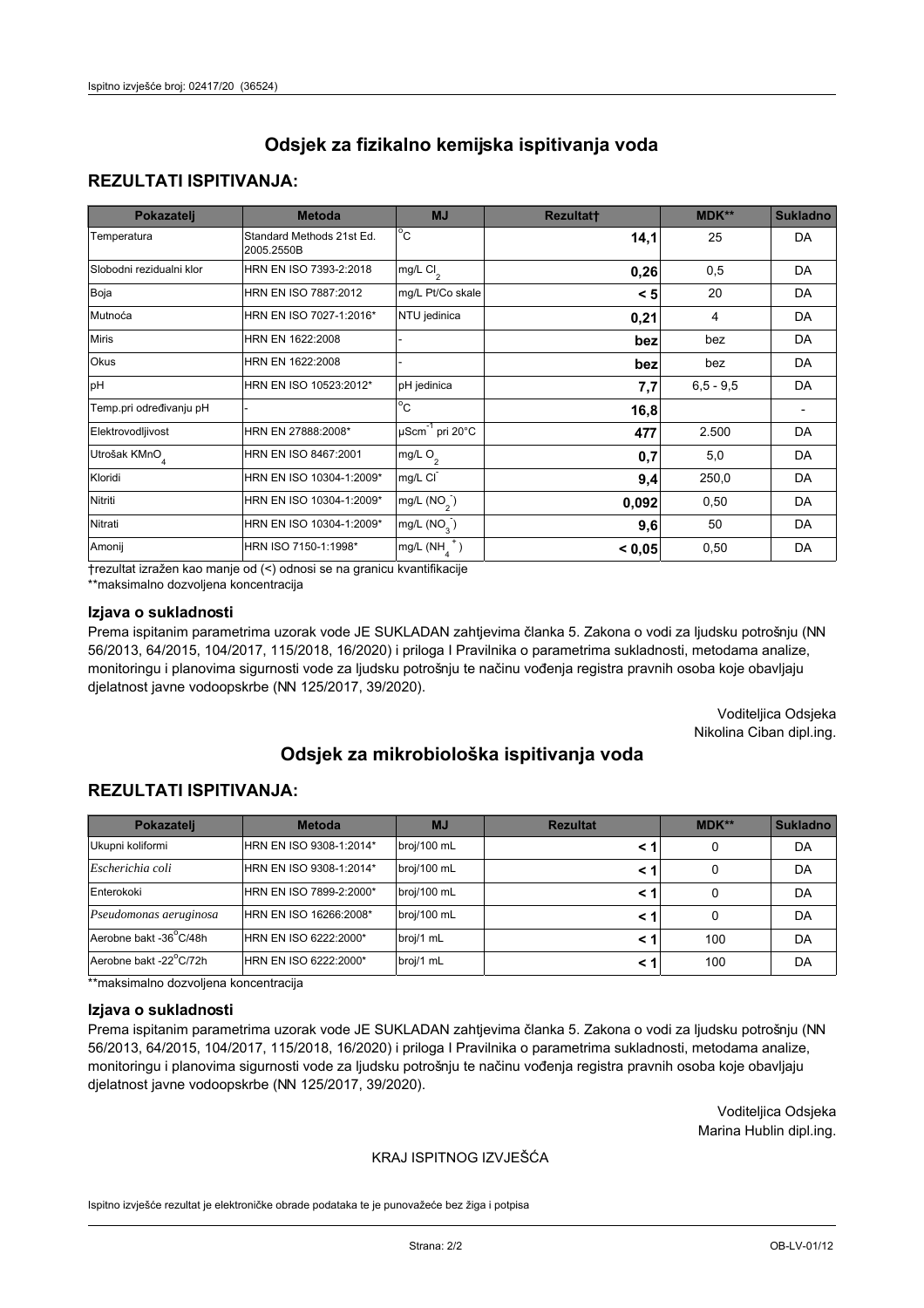



VODOOPSKRBA I ODVODNJA ZAGREBAČKE ŽUPANIJE d.o.o.-PJ SVETI IVAN ZELINA 10000 ZAGREB KOLEDOVČINA ULICA 1

Rakitje, 12.10.2020.

# **ISPITNO IZVJEŠĆE**

#### ISPITNO IZVJEŠĆE BROJ: 02416/20 (36523)

| Naziv uzorka:<br>Vrsta uzorka:                                                  | VODA ZA LJUDSKU POTROŠNJU<br>Javna vodoopskrba - spremnik                                                                                                                                                              |                                                                                                                                   |                                                                         |                                        |  |  |
|---------------------------------------------------------------------------------|------------------------------------------------------------------------------------------------------------------------------------------------------------------------------------------------------------------------|-----------------------------------------------------------------------------------------------------------------------------------|-------------------------------------------------------------------------|----------------------------------------|--|--|
| HEO:<br>Uzorkovao:<br>Metoda<br>uzorkovanja:<br>Plan uzorkovanja: OB-LV-07/2020 |                                                                                                                                                                                                                        | Sveti Ivan Zelina<br>Služba za zdravstvenu ekologiju / Marija Vrban dipl.san.ing.<br>HRN ISO 5667-5:2011*, HRN EN ISO 19458:2008* |                                                                         |                                        |  |  |
| Uzorak uzorkovan<br>Vrijeme uzimanja uzorka:<br>Analiza započeta:               |                                                                                                                                                                                                                        | 08.10.2020. 08:45<br>08.10.2020. 12:34                                                                                            | Vrijeme dostave:<br>Analiza završena:                                   | 08.10.2020. 12:20<br>12.10.2020. 07:40 |  |  |
| Naručitelj:                                                                     | OIB: 54189804734                                                                                                                                                                                                       | KOLEDOVČINA ULICA 1, 10000 ZAGREB<br>Br. ugovora: 25-Z-UG-2020. od 21.02.2020                                                     | VODOOPSKRBA I ODVODNJA ZAGREBAČKE ŽUPANIJE d.o.o.- PJ SVETI IVAN ZELINA |                                        |  |  |
| Lokacija:                                                                       | <b>R BOCAKOVA</b><br>Vodovodom upravlja: VODOOPSKRBA I ODVODNJA ZAGREBAČKE ŽUPANIJE d.o.o. - PJ SVETI IVAN ZELINA<br>KOLEDOVČINA ULICA 1, 10000 ZAGREB<br>OIB: 54189804734<br>Br. ugovora: 25-Z-UG-2020. od 21.02.2020 |                                                                                                                                   |                                                                         |                                        |  |  |
| Oblik zahtjeva:                                                                 | Zahtjev po ugovoru                                                                                                                                                                                                     |                                                                                                                                   |                                                                         |                                        |  |  |

Sukladnost je izražena uz rezultate ispitivanja.

Rukovoditeljica Službe Marina Hublin dipl.ing.

Napomena:

- 1) Rezultati ispitivanja odnose se isključivo na ispitani uzorak odnosno zaprimljeni ukoliko je uzorkovanje izvršio naručiteli.
- 2) Ispitna izvješća se ne smiju umnožavati bez odobrenja Zavoda.
- 3) Akreditirane metode označene su zvjezdicom (\*).
- 4) Izjava o sukladnosti nije u području akreditacije.

5) Pri donošenju odluke o sukladnosti mjernih razultata s propisanim graničnim vrijednostima za akreditirane metode primjenjuje se pravilo jednostavnog prihvaćanja pri čemu se mjerna nesigurnost ne uzima u obzir, ali je dostupna na zahtjev u ispitnom laboratoriju.

6) Zavod se odriče odgovornosti za informacije dobivene od naručitelja

Služba za zdravstvenu ekologiju ovlaštena je kao službeni laboratorij za obavljanje određenih analiza vode, hrane i okolišnih uzoraka u proizvodnji hrane prema rješenju Ministarstva poljoprivrede:

KLASA: UP/I-322-01/18-01/36, URBROJ: 525-10/0729-18-3

Služba za zdravstvenu ekologiju ovlaštena je kao službeni laboratorij za provođenje ispitivanja vode za ljudsku potrošnju za određene parametre prema riešenju Ministarstva zdravstva: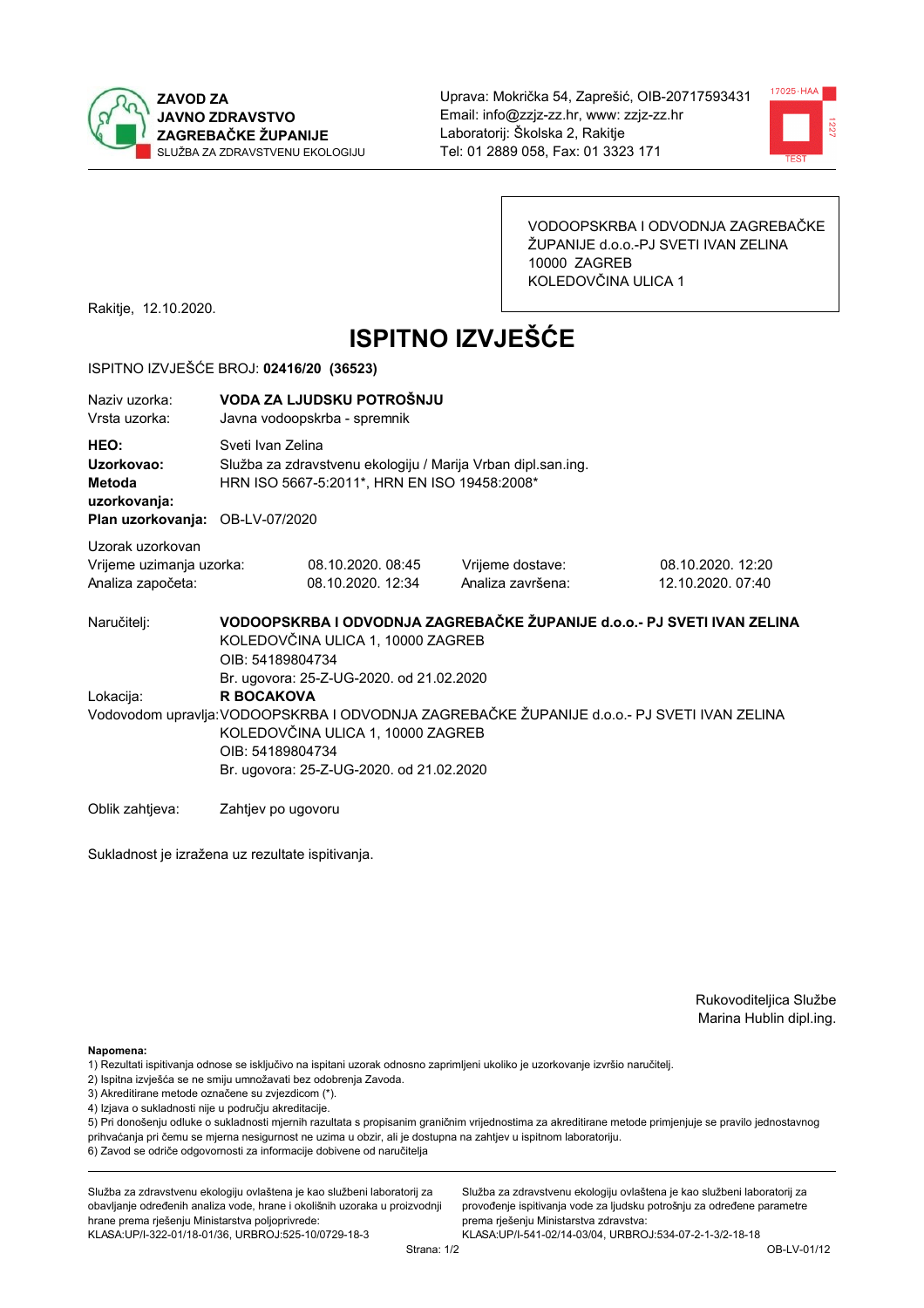## **REZULTATI ISPITIVANJA:**

| Pokazatelj                | <b>Metoda</b>                           | <b>MJ</b>                   | <b>Rezultatt</b> | <b>MDK**</b> | <b>Sukladno</b> |
|---------------------------|-----------------------------------------|-----------------------------|------------------|--------------|-----------------|
| Temperatura               | Standard Methods 21st Ed.<br>2005.2550B | $^{\circ}$ C                | 14,1             | 25           | <b>DA</b>       |
| Slobodni rezidualni klor  | HRN EN ISO 7393-2:2018                  | mg/L $Cl_2$                 | 0,20             | 0,5          | DA              |
| Boja                      | HRN EN ISO 7887:2012                    | mg/L Pt/Co skale            | < 5              | 20           | <b>DA</b>       |
| Mutnoća                   | HRN EN ISO 7027-1:2016*                 | NTU jedinica                | 0,84             | 4            | DA              |
| <b>Miris</b>              | HRN EN 1622:2008                        |                             | bez              | bez          | DA              |
| Okus                      | HRN EN 1622:2008                        |                             | bez              | bez          | DA              |
| pH                        | HRN EN ISO 10523:2012*                  | pH jedinica                 | 7,6              | $6.5 - 9.5$  | <b>DA</b>       |
| Temp.pri određivanju pH   |                                         | $\overline{c}$              | 16,4             |              |                 |
| Elektrovodljivost         | HRN EN 27888:2008*                      | µScm <sup>-1</sup> pri 20°C | 474              | 2.500        | DA              |
| Utrošak KMnO <sub>4</sub> | HRN EN ISO 8467:2001                    | mg/L O <sub>2</sub>         | 0,6              | 5,0          | DA              |
| Kloridi                   | HRN EN ISO 10304-1:2009*                | mg/L CI                     | 7,3              | 250,0        | DA              |
| Nitriti                   | HRN EN ISO 10304-1:2009*                | mg/L $(NO2)$                | 0,082            | 0,50         | DA              |
| Nitrati                   | HRN EN ISO 10304-1:2009*                | mg/L (NO <sub>3</sub> )     | 6,5              | 50           | DA              |
| Amonij                    | HRN ISO 7150-1:1998*                    | mg/L $(NH_A^+)$             | < 0,05           | 0,50         | DA              |

trezultat izražen kao manje od (<) odnosi se na granicu kvantifikacije

\*\*maksimalno dozvoljena koncentracija

#### Izjava o sukladnosti

Prema ispitanim parametrima uzorak vode JE SUKLADAN zahtjevima članka 5. Zakona o vodi za ljudsku potrošnju (NN 56/2013, 64/2015, 104/2017, 115/2018, 16/2020) i priloga I Pravilnika o parametrima sukladnosti, metodama analize, monitoringu i planovima sigurnosti vode za ljudsku potrošnju te načinu vođenja registra pravnih osoba koje obavljaju djelatnost javne vodoopskrbe (NN 125/2017, 39/2020).

> Voditeljica Odsjeka Nikolina Ciban dipl.ing.

# Odsiek za mikrobiološka ispitivanja voda

## **REZULTATI ISPITIVANJA:**

| Pokazatelj             | <b>Metoda</b>           | <b>MJ</b>   | <b>Rezultat</b> | MDK** | <b>Sukladno</b> |
|------------------------|-------------------------|-------------|-----------------|-------|-----------------|
| Ukupni koliformi       | HRN EN ISO 9308-1:2014* | broj/100 mL |                 | 0     | DA              |
| Escherichia coli       | HRN EN ISO 9308-1:2014* | broj/100 mL | < 1             | 0     | DA              |
| Enterokoki             | HRN EN ISO 7899-2:2000* | broj/100 mL | < 1             | 0     | DA              |
| Pseudomonas aeruginosa | HRN EN ISO 16266:2008*  | broj/100 mL | < 1             | 0     | DA              |
| Aerobne bakt -36°C/48h | HRN EN ISO 6222:2000*   | broj/1 mL   |                 | 100   | DA              |
| Aerobne bakt -22°C/72h | HRN EN ISO 6222:2000*   | broj/1 mL   |                 | 100   | DA              |

\*\*maksimalno dozvoljena koncentracija

#### Izjava o sukladnosti

Prema ispitanim parametrima uzorak vode JE SUKLADAN zahtievima članka 5. Zakona o vodi za ljudsku potrošnju (NN 56/2013, 64/2015, 104/2017, 115/2018, 16/2020) i priloga I Pravilnika o parametrima sukladnosti, metodama analize, monitoringu i planovima sigurnosti vode za ljudsku potrošnju te načinu vođenja registra pravnih osoba koje obavljaju djelatnost javne vodoopskrbe (NN 125/2017, 39/2020).

> Voditeljica Odsjeka Marina Hublin dipl.ing.

### KRAJ ISPITNOG IZVJEŠĆA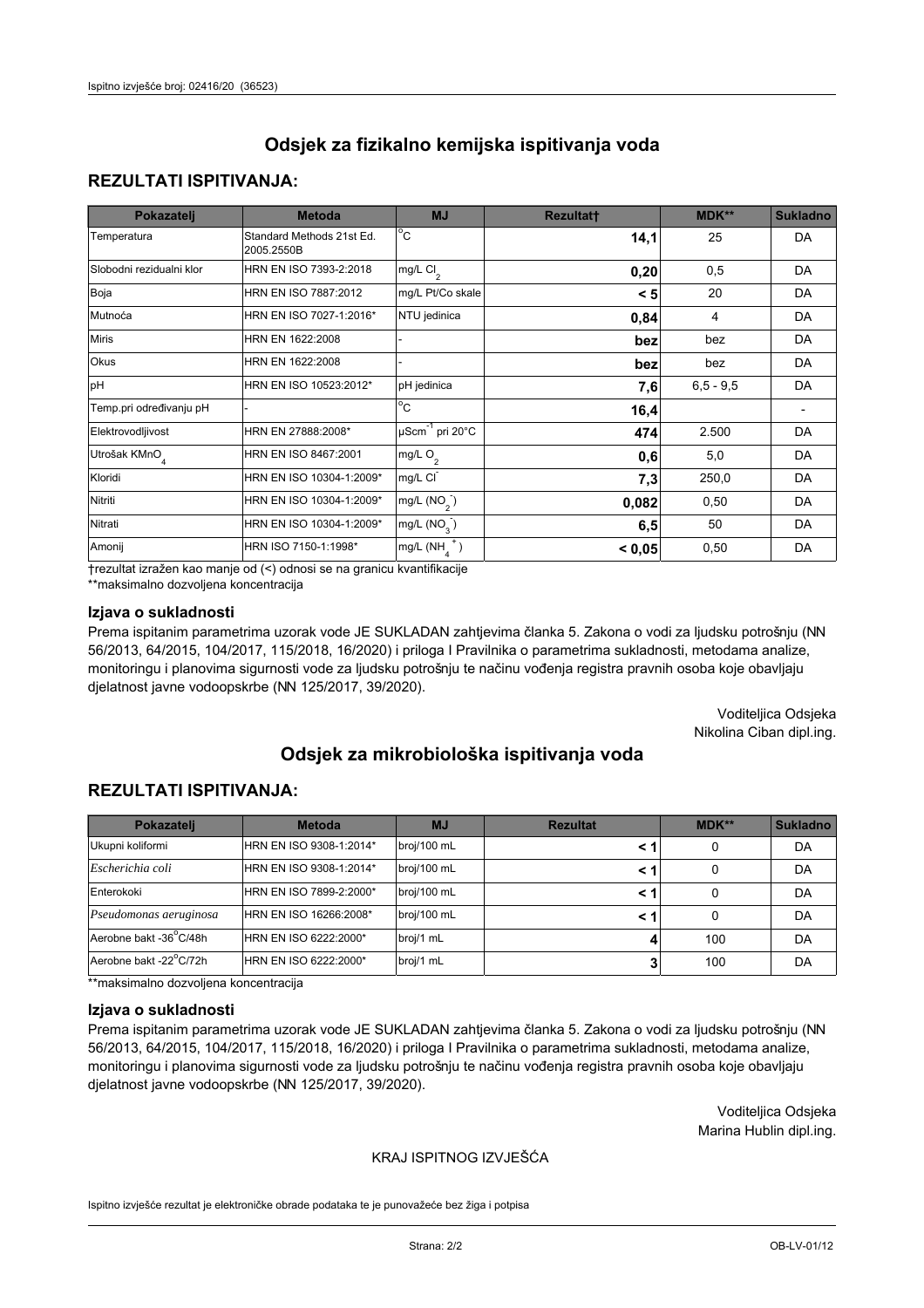



VODOOPSKRBA I ODVODNJA ZAGREBAČKE ŽUPANIJE d.o.o.-PJ SVETI IVAN ZELINA 10000 ZAGREB KOLEDOVČINA ULICA 1

Rakitje, 12.10.2020.

# **ISPITNO IZVJEŠĆE**

#### ISPITNO IZVJEŠĆE BROJ: 02415/20 (36522)

| Naziy uzorka:<br>Vrsta uzorka:                                                  | VODA ZA LJUDSKU POTROŠNJU<br>Javna vodoopskrba - spremnik                                                                                                                                                      |                                        |                                       |                                        |  |  |  |
|---------------------------------------------------------------------------------|----------------------------------------------------------------------------------------------------------------------------------------------------------------------------------------------------------------|----------------------------------------|---------------------------------------|----------------------------------------|--|--|--|
| HEO:<br>Uzorkovao:<br>Metoda<br>uzorkovanja:<br>Plan uzorkovanja: OB-LV-07/2020 | Sveti Ivan Zelina<br>Služba za zdravstvenu ekologiju / Marija Vrban dipl.san.ing.<br>HRN ISO 5667-5:2011*, HRN EN ISO 19458:2008*                                                                              |                                        |                                       |                                        |  |  |  |
| Uzorak uzorkovan<br>Vrijeme uzimanja uzorka:<br>Analiza započeta:               |                                                                                                                                                                                                                | 08.10.2020, 08:20<br>08.10.2020. 12:32 | Vrijeme dostave:<br>Analiza završena: | 08.10.2020. 12:20<br>12.10.2020. 07:40 |  |  |  |
| Naručitelj:                                                                     | VODOOPSKRBA I ODVODNJA ZAGREBAČKE ŽUPANIJE d.o.o.- PJ SVETI IVAN ZELINA<br>KOLEDOVČINA ULICA 1, 10000 ZAGREB<br>OIB: 54189804734<br>Br. ugovora: 25-Z-UG-2020. od 21.02.2020                                   |                                        |                                       |                                        |  |  |  |
| Lokacija:                                                                       | R BIŠKUPEC<br>Vodovodom upravlja: VODOOPSKRBA I ODVODNJA ZAGREBAČKE ŽUPANIJE d.o.o.- PJ SVETI IVAN ZELINA<br>KOLEDOVČINA ULICA 1, 10000 ZAGREB<br>OIB: 54189804734<br>Br. ugovora: 25-Z-UG-2020. od 21.02.2020 |                                        |                                       |                                        |  |  |  |
| Oblik zahtjeva:                                                                 | Zahtjev po ugovoru                                                                                                                                                                                             |                                        |                                       |                                        |  |  |  |

Sukladnost je izražena uz rezultate ispitivanja.

Rukovoditeljica Službe Marina Hublin dipl.ing.

Napomena:

- 1) Rezultati ispitivanja odnose se isključivo na ispitani uzorak odnosno zaprimljeni ukoliko je uzorkovanje izvršio naručiteli.
- 2) Ispitna izvješća se ne smiju umnožavati bez odobrenja Zavoda.
- 3) Akreditirane metode označene su zvjezdicom (\*).
- 4) Izjava o sukladnosti nije u području akreditacije.

5) Pri donošenju odluke o sukladnosti mjernih razultata s propisanim graničnim vrijednostima za akreditirane metode primjenjuje se pravilo jednostavnog prihvaćanja pri čemu se mjerna nesigurnost ne uzima u obzir, ali je dostupna na zahtjev u ispitnom laboratoriju.

6) Zavod se odriče odgovornosti za informacije dobivene od naručitelja

Služba za zdravstvenu ekologiju ovlaštena je kao službeni laboratorij za obavljanje određenih analiza vode, hrane i okolišnih uzoraka u proizvodnji hrane prema rješenju Ministarstva poljoprivrede:

KLASA: UP/I-322-01/18-01/36, URBROJ: 525-10/0729-18-3

Služba za zdravstvenu ekologiju ovlaštena je kao službeni laboratorij za provođenje ispitivanja vode za ljudsku potrošnju za određene parametre prema riešenju Ministarstva zdravstva: